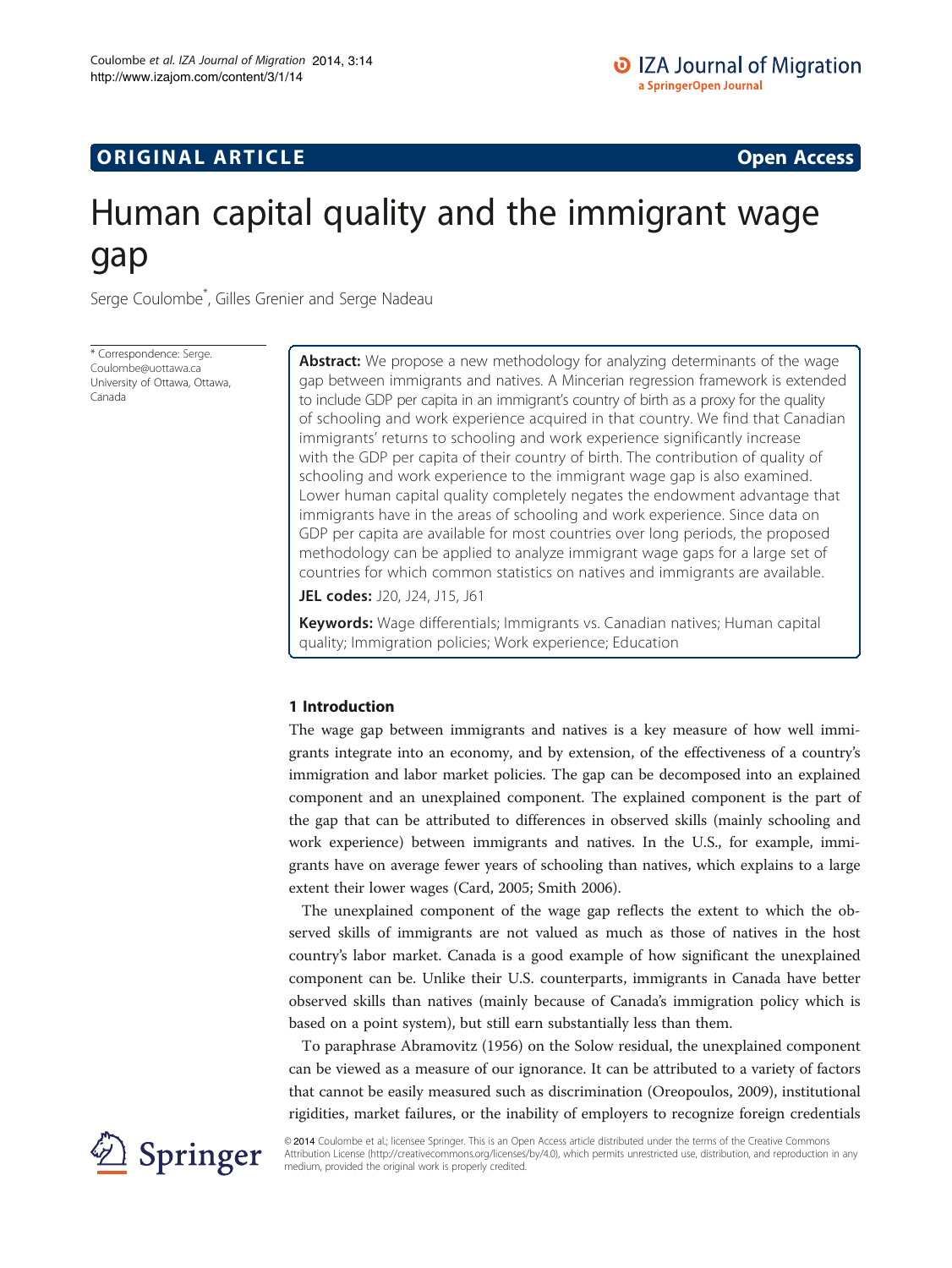(Reitz, [2005\)](#page-21-0). The purpose of this paper is to improve our understanding of the determinants of immigrant wages. By doing so, we explain a larger part of the wage gap and thus reduce our ignorance in that regard.

Our approach is based on the hypothesis that the schooling and work experience acquired by immigrants in their country of birth may be of different quality than those acquired by the natives of the host country. Bloom, Grenier and Gunderson ([1995](#page-20-0)), Schaafsma and Sweetman [\(2001\)](#page-21-0), and Bonikowska, Green and Riddell [\(2008\)](#page-20-0) all use the difference in quality argument in their analyses of immigrant wages in Canada, and Bratsberg and Terrel ([2002\)](#page-20-0) does the same for the U.S. However, our analysis of the immigrant wage gap is novel in that it provides a general methodology that can directly account for the quality of schooling and work experience in immigrant wage regressions.

Differences in human capital quality across immigrants from different countries have been typically measured using the results of cognitive tests (see, for example, Bonikowska, Green and Riddell, [2008](#page-20-0); Coulombe and Tremblay, [2009](#page-21-0)). There are two major problems with this approach. One is data availability. Test scores from the *International Adult* Literacy and Skills Survey (IALS) are available for only 27 countries and for very few years (in Canada, the last one was conducted in 2003 and the previous one in 1994). The other problem is more fundamental. While it may be suitable to use the results of cognitive tests as measures of schooling quality, it is inappropriate to use them as measures of work experience quality because they are not designed to assess the value of work experience. Indeed, while, for example, a lawyer with 25 years of experience is certainly much more productive for a firm than a recruit who just recently graduated, one can easily envision the former being outperformed by the latter in a cognitive test such as IALS.

The objective of this paper is to propose a methodology that can be applied to analyze immigrant wage gaps for a large set of countries for which common statistics on natives and immigrants are available. This methodology is applied to the case of Canada. Building on the work of Coulombe, Grenier and Nadeau [\(2014](#page-21-0)) in a first step, we show how GDP per capita can be used as a cross-country proxy for the quality of schooling and work experience in Mincerian immigrant wage regressions. Essentially, the ratio between the GDP per capita of an immigrant's country of birth and that of Canada, measured at the time of graduation or at the time of immigration, is used as an indicator of schooling quality and of work experience quality and is interacted with the years of schooling and work experience variables.

The approach is appealing for a number of reasons. First, we should expect GDP per capita to be a good indicator of human capital quality as rich countries generally allocate more resources to education and provide better on-the-job learning opportunities—because of their high levels of technology and capital/labor ratios—than poor countries. Second, there is empirical evidence that the returns to schooling and work experience are positively related to a country's GDP per capita (see, for example, Coulombe, Grenier and Nadeau, [2014](#page-21-0), and Lagakos et al. [2012](#page-21-0)). Third, data on GDP are available for most countries in the world and for long periods of time<sup>1</sup>. Finally, unlike in cross-country growth studies, GDP per capita is can be considered as an exogenous variable in an empirical analysis of immigrant earnings.

In a second step, we estimate our wage regression equations using 2006 Canadian census data on male and female immigrants and natives. Results reveal that the returns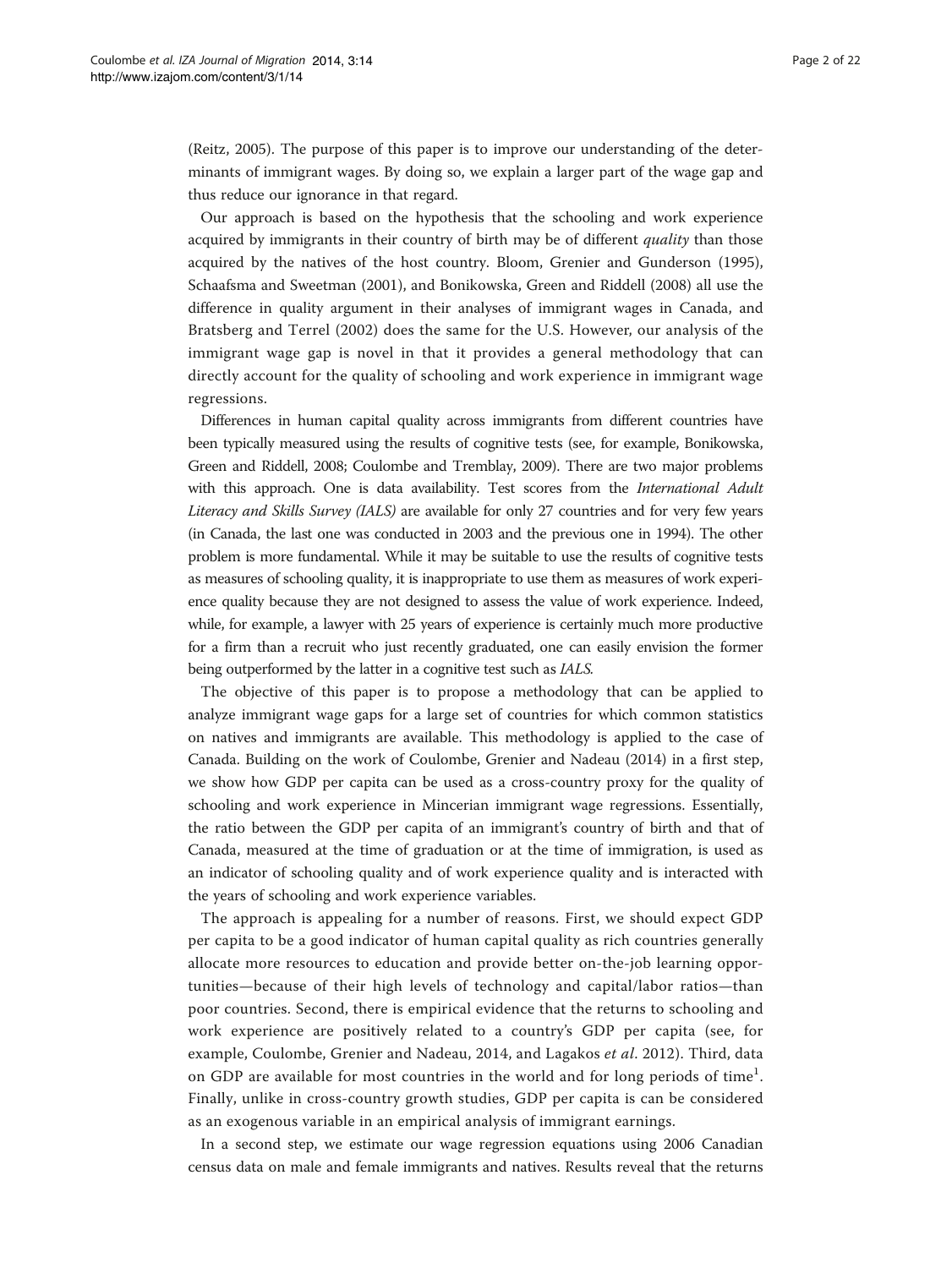<span id="page-2-0"></span>to schooling and work experience significantly increase with the GDP per capita of an immigrant's country of birth, even when incorporating country of birth fixed effects and occupation and industry controls in the regression. In particular, we find that schooling and work experience acquired in a country whose GDP per capita is similar to that of Canada have annual rates of return that are respectively 1.6 and 0.8 percentage point higher than schooling and work experience acquired in a country whose GDP per capita is one-tenth that of Canada (schooling and work experience acquired in India for example).

In a third step, we use a variant of the Blinder-Oaxaca method to decompose the immigrant wage gap into an *explained* component, an *unexplained* component and an immigrant specific component that includes human capital quality effects. We find that lower human capital quality completely negates the endowment advantage that immigrants have in the areas of schooling and work experience and is by far the major reason why they earn less than Canadian natives. We also find that after controlling for human capital quality, the unexplained component of the wage gap (which is sometimes associated with labor market discrimination) is reduced by almost 62 percent for male immigrants and virtually eliminated for female immigrants.

The results of the analysis in this paper have important policy implications. Among other things, they suggest that if a country wants to adopt an immigrant selection policy based on a point system such as that of Canada, then for the same number of years of schooling and of work experience, the number of points should vary depending on the assessed quality of those years of schooling and work experience. In particular, more points should be allocated if schooling (especially the highest diploma) and work experience have been acquired in Canada—or in a highly developed country—than if they have been acquired in a less developed country. Another (and possibly more efficient) immigrant selection approach, would be to rely less on the number of years of schooling and of work experience in selecting immigrants, and more on cognitive and professional accreditation tests.

This paper is organized as follows. Section 2 discusses the issue of controlling for human capital quality in studies of the labor market integration of immigrants and justifies the use of GDP per capita as an indicator of human capital quality. Section [3](#page-4-0) presents the statistical framework. Section [4](#page-6-0) discusses the data used along with summary statistics. Section [5](#page-7-0) presents the empirical results and Section [6](#page-8-0) concludes.

#### 2 Controlling for immigrant human capital quality

When immigrants move to another country, one thing they bring with them is their human capital. Most people would agree in a casual conversation that one year of schooling or of work experience in a very poor country is generally not worth as much as one year of schooling or of work experience in a very rich country. Yet, much of the research on the labor market integration of immigrants ignores this issue; it assumes that one year of schooling or of work experience is worth the same irrespective of where it has been acquired<sup>2</sup>. Beyond casual conversation though, the modern growth literature actually provides ample evidence that an immigrant's schooling and work experience quality may be as important as his or her schooling and work experience quantity in explaining labor market performance in the host country. For example,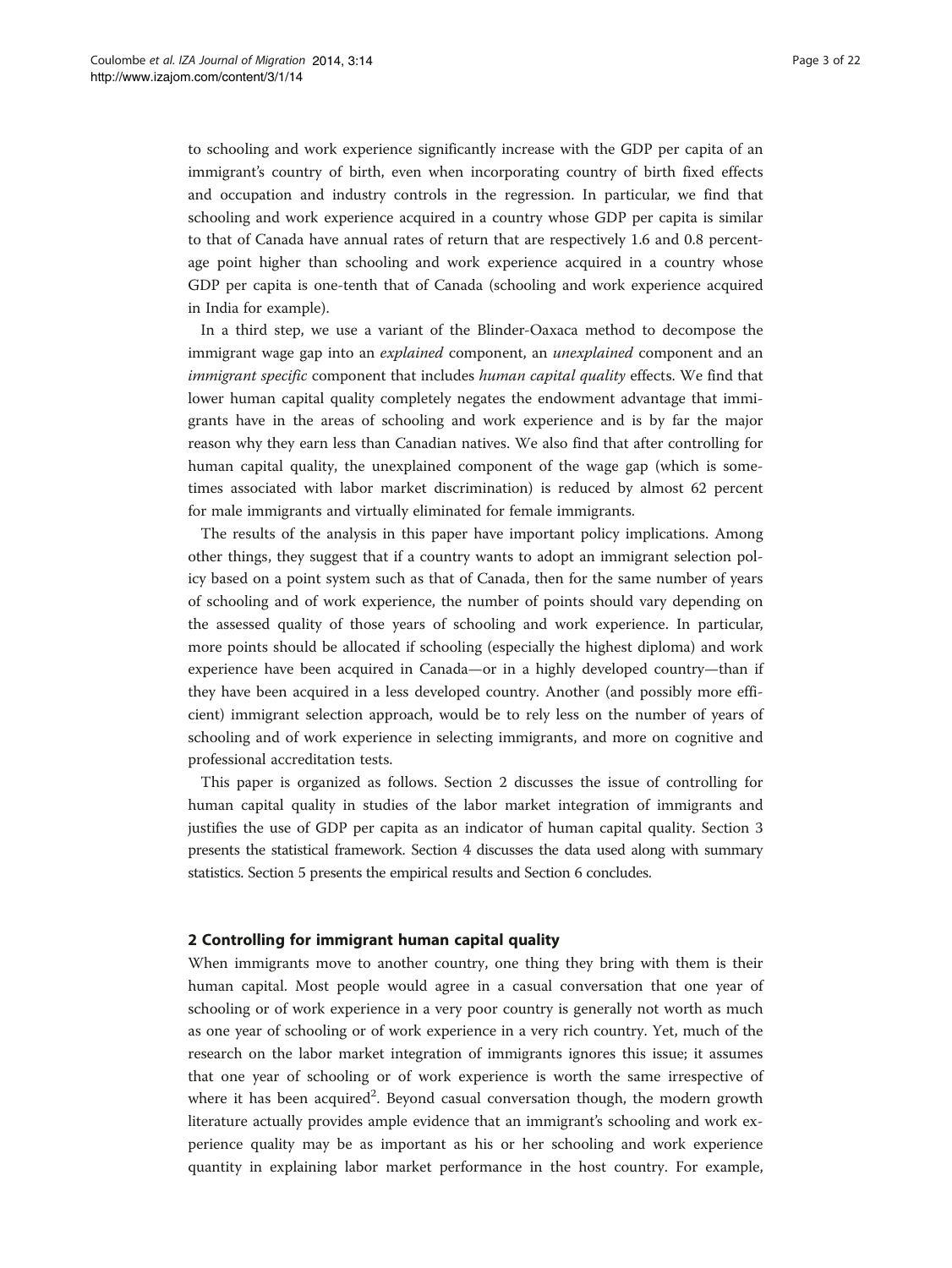Coulombe, Tremblay, and Marchand [\(2004\)](#page-21-0) and Hanushek and Woessman ([2008](#page-21-0)) conclude that cognitive skills (which are related to both the quantity and the quality of schooling) are a much better predictor of economic growth than mere school attainment.

Another aspect of immigrant human capital quality is self-selection. Common wisdom is that since immigrants are a self-selected group, they may be "more able and more highly motivated" (Chiswick, [1978](#page-21-0), p. 900) than natives. However, self-selection may work the other way around too; for example, Borjas [\(1987](#page-20-0)) argues that under certain conditions (e.g., higher income inequality in the source country than in the U.S.), immigrants "need not be drawn from the most able and most ambitious in the country of origin" (Borjas, [1987](#page-20-0), p. 551). One way or the other though, self-selection is an issue that must be kept in mind when comparing the returns to skills of immigrants with those of natives.

Beside expediency, one possible reason why so few studies in the labor market integration of immigrants' literature ignore differentials in human capital quality is the lack of widely available human capital quality indices that apply to both education and work experience. As already pointed out, the approach of using cognitive tests suffers from two major drawbacks. First, highly developed and comparable cognitive tests, such as those in IALS, are expensive to do and are available in only a few surveys and for a very limited number of countries. For example, the IALS is done in only 27 countries, and for many countries, too few immigrants are included in the sample. An option is to extrapolate the available test scores to other countries (as in Hanushek and Kimko, [2000](#page-21-0)), but, as discussed in Sweetman ([2004\)](#page-21-0), this can result in measurement errors<sup>3</sup>.

Second, the use of cognitive test scores in assessing the quality of human capital is really only appropriate for the education component<sup>4</sup>. Surveys such as the IALS are designed to evaluate the quality of the education provided by the formal education system or informally by the family network; they are not designed to evaluate the other major component of human capital which is work experience. This point is of particular importance since there are good reasons to believe that the quality of work experience is highly correlated with the development level of a country. Furthermore, in Canadian studies, it is recognized that the work experience acquired in an immigrant's country of birth has a different return than that acquired in the Canadian labor market (Schaafsma and Sweetman, [2001\)](#page-21-0).

Borrowing from Coulombe, Grenier and Nadeau ([2014\)](#page-21-0), we propose to use GDP per capita that we interpret as an indicator of human capital quality<sup>5</sup>. A great practical advantage of using GDP per capita instead of other possible quality indicators (such as results of cognitive tests) is that data on GDP per capita across countries are available for most countries in the world over long periods of time. However, there are also several other (more) conceptual reasons for using GDP per capita as an indicator of human capital quality.

Regarding the education component, more and better resources are generally allocated to the education system in countries with higher GDP per capita. For example, although the combined population of Africa and South America is about 35 times that of Canada, only seven universities in Africa and South America are among the top 400 universities in the world, compared with 18 in Canada (according to Times Higher Education, [2012](#page-21-0)), Similarly, from the works of Arrow [\(1962](#page-20-0)) and Romer ([1986](#page-21-0))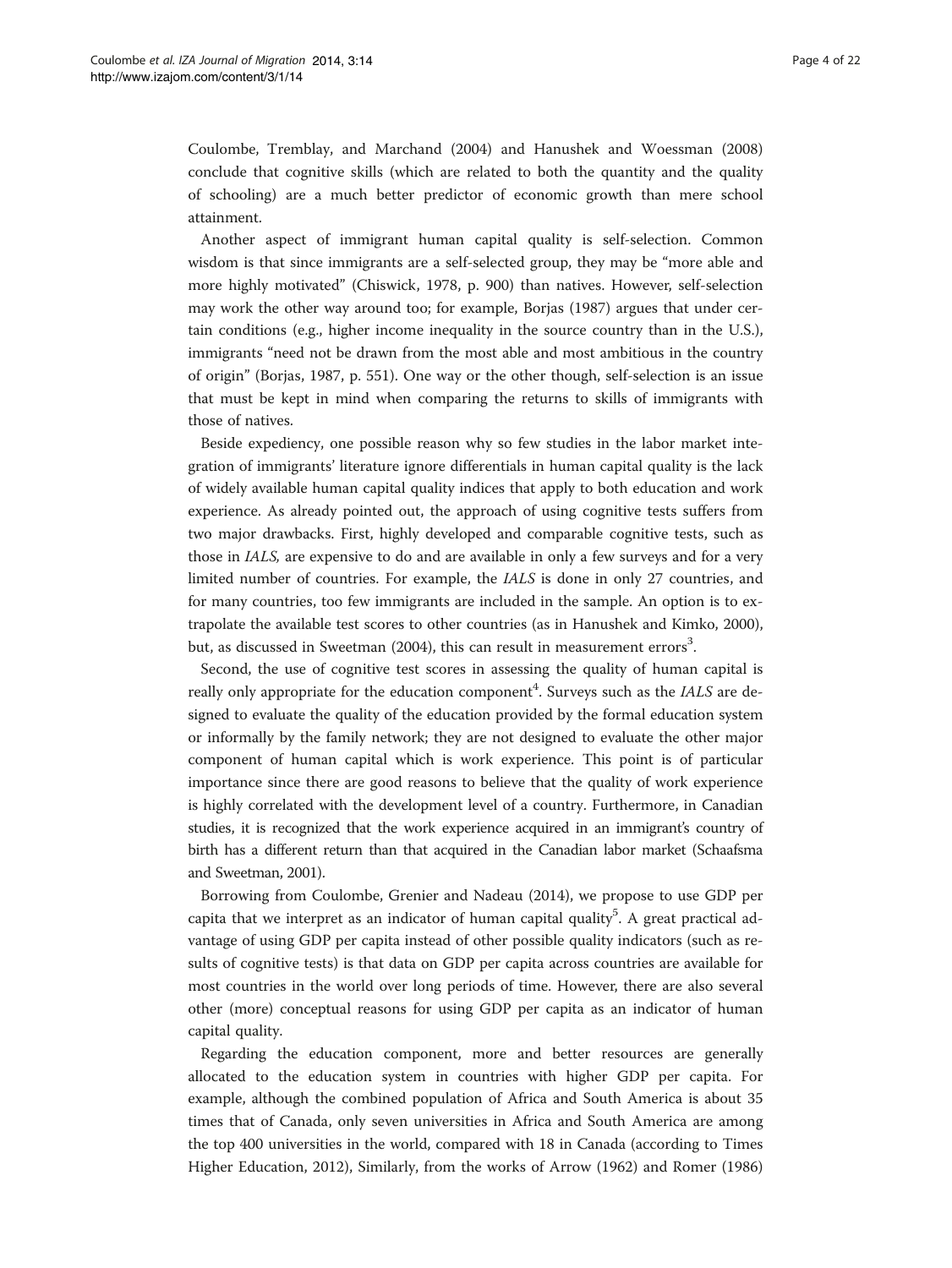<span id="page-4-0"></span>on learning-by-doing and the works of Erosa, Koreshkova and Restucia ([2010](#page-21-0)) and Manuelli and Seshadri ([2010](#page-21-0)) on the relationship between total factor productivity and human capital accumulation, we should expect work experience to be of higher quality if it has been acquired in a rich country than if it has been acquired in a poor country, as the former typically has a higher capital/labor ratio and is closer to the technological frontier than the latter. Furthermore, as argued by Bloom and Van Reenen ([2007, 2010](#page-20-0)), differences in customs, in labor organization and in managerial styles across countries may promote (or discourage) innovative thinking and may therefore have different impacts on human capital quality. Empirical evidence from the economic development literature indicates that GDP per capita is strongly (positively) correlated with the results of cognitive tests (see, for example, Coulombe, Tremblay and Marchand, [2004,](#page-21-0) Coulombe and Tremblay, [2009,](#page-21-0) Hanushek and Kimko, [2000](#page-21-0) and Hanushek and Woessmann, [2008\)](#page-21-0) and with the returns to work experience (see, for example, Coulombe, Grenier and Nadeau, [2014](#page-21-0), and Lagakos et al. [2012\)](#page-21-0)<sup>6</sup>.

Finally, it should be noted that GDP per capita in an immigrant's country of birth can be considered as an exogenous variable in an empirical analysis of immigrant wages in Canada. Of course GDP per capita is determined by a number of factors beside human capital, such as the quality of institutions, level of technology and capital/labor ratio. However, what immigrants bring with them when moving to another country is their human capital—the other factors that determine GDP are left behind.

# 3 The statistical framework

The statistical framework used in this paper is based on the well-known Blinder-Oaxaca decomposition method (see Blinder, [1973](#page-20-0); Oaxaca, [1973](#page-21-0)). As in Nadeau and Seckin ([2010](#page-21-0)), we allow for the possibility of the wage determination process to be different between immigrant and natives. Let the subscripts  $N$  and  $I$  respectively denote Native and Immigrant; S denote the number of years of schooling;  $X$  denote the number of years of work experience;  $y$  denote a vector of other control variables, including a constant term, common to Canadian born individuals and immigrants (a basic specification includes language skill, region of residence and marital status, and an extended specification adds industry and occupation indicators to the above); z denote a vector of country of birth fixed effects; and the overscript  $\sim$  denote variables measured in efficiency units (to be explained later). Then the mean log wages of Canadian born workers and immigrant workers can be respectively expressed as

$$
w_N = \alpha_N \tilde{S}_N + \beta_{N1} \tilde{X}_N + \beta_{N2} \tilde{X}_N^2 + y_N \phi_N
$$
\n<sup>(1)</sup>

and

$$
w_I = \alpha_I \tilde{S}_I + \beta_{I1} \tilde{X}_I + \beta_{I2} \tilde{X}_I^2 + y_I \phi_I + z \gamma \tag{2}
$$

where all the right-hand side variables are sample means, and the  $\alpha$ ,  $\beta$ ,  $\phi$  and  $\gamma$  are OLS estimated coefficient vectors.

To allow for the quality of education to vary across countries, let  $s_h$  and  $s_f$  respectively denote the number of years of schooling spent in the host country and in the birth country  $(S = s_h + s_f)$ ;  $f_{dip}$  denote a dichotomous variable that takes on the value of one if an individual's highest diploma was not obtained in the host country and zero otherwise;  $q_s$  denote an education quality index constructed in such a way that  $q_s = 0$  if the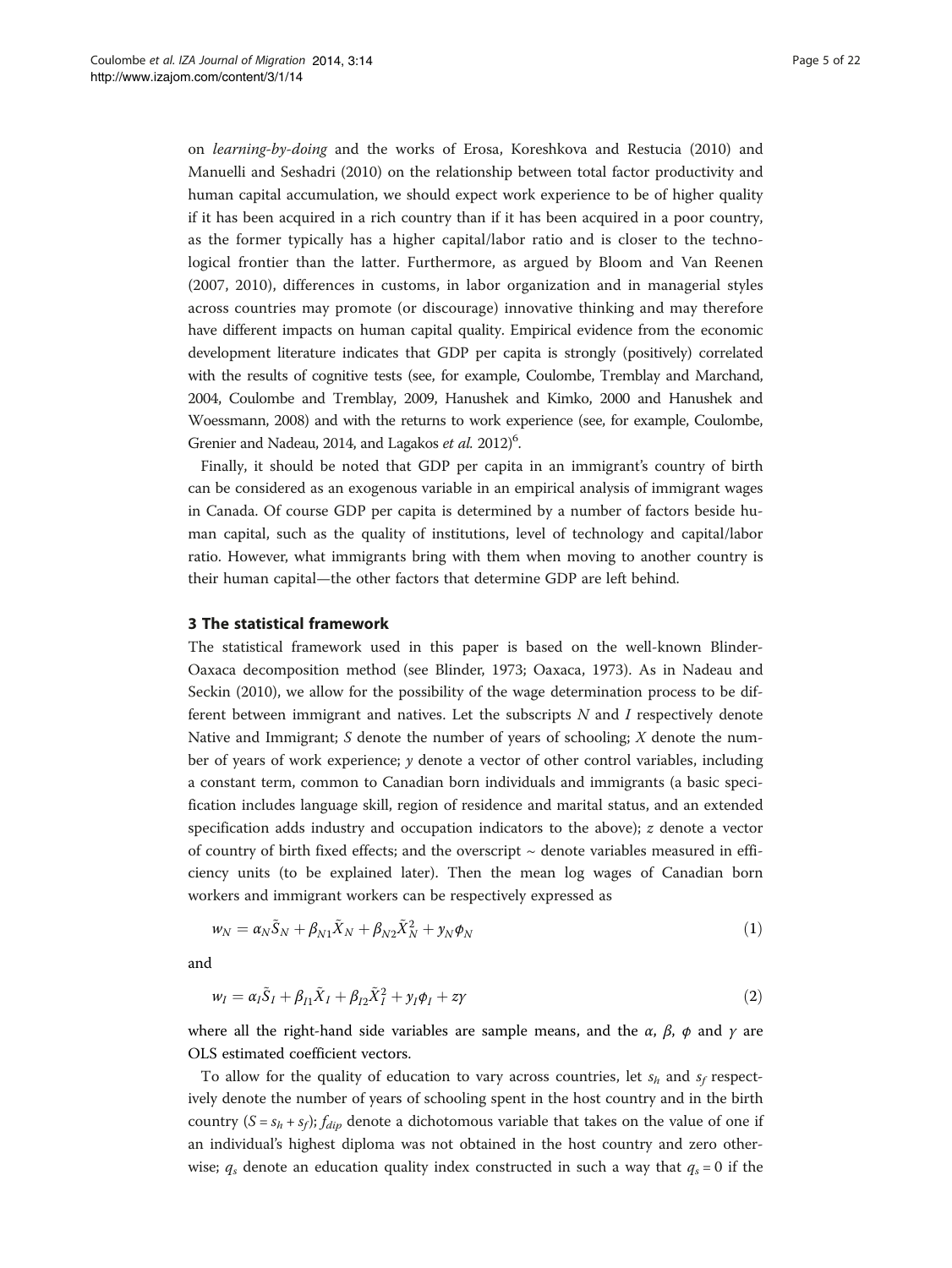<span id="page-5-0"></span>qδuality of education acquired in an immigrant's birth country is comparable to that acquired in the host country,  $q_s < 0$  if it is lower than that acquired in the host country and  $q_s > 0$  if it is greater than that acquired in the host country. Further, for simplicity, assume that immigrants acquire their years of schooling and their highest diploma either in their birth country or in their host country and that the quality of schooling varies not only with the country where it is acquired but also with the country where the highest diploma is obtained. Thus we specify years of schooling measured in efficiency units as

$$
\tilde{S} = s_h + s_f \left( \delta_1 + \delta_2 q_s + \delta_3 f_{dip} + \delta_4 f_{dip} q_s \right) \tag{3}
$$

where  $\delta$  is a vector of coefficients.

We model work experience in efficiency units in a similar way. Let  $x_h$  and  $x_f$  respectively denote the number of years of experience spent in the host country and in the birth country  $(X = x_h + x_f)$ ;  $q_x$  denote a work experience quality index constructed in such a way that  $q_x = 0$  if the quality of experience acquired in an immigrant's birth country is comparable to that acquired in the host country,  $q_x < 0$  if it is lower than that acquired in the host country and  $q_x > 0$  if it is greater than that acquired in the host country. Thus we model years of work experience measured in efficiency units as

$$
\tilde{X} = x_h + x_f(\delta_5 + \delta_6 q_x) \tag{4}
$$

We would expect all the δcoefficients to be positive except  $\delta_3$  which we would expect to be negative, so that the same number of years of schooling and of work experience and the same diploma would be worth less (in terms of efficiency units) if acquired in a country that has lower human capital quality than Canada.

Finally, following the discussion in the previous section, we specify the human-capital quality index at a given point in time as:

$$
q_t = \ln\left(\frac{GDPc_{ft}}{GDPc_{ht}}\right) \tag{5}
$$

where  $GDPc_{\hat{t}}$  and  $GDPc_{\hat{t}}$  respectively denote GDP per capita in an immigrant's birth country and GDP per capita in the host country at time t (smoothed to eliminate the effects of business cycles by taking a ten year moving average —see the Data Appendix). The difference between  $q_s$  in equation (3) and  $q_x$  in (4) is that  $q_s$  is  $q_t$  measured at the time of graduation, while  $q_x$  is  $q_t$  measured at the time of immigration to the host country<sup>7</sup>.

Thus, given equations (3) and (4), if we assume that all natives completed their studies and acquired their work experience in the host country and if we allow the country of birth's GDP to have a direct effect (that is, an effect that is independent of the level of schooling and the level of experience, and that is evaluated at the time of entry of the immigrant), then  $\tilde{S}_N = S_N$  and  $\tilde{X}_N = X_N$ , and with some algebra, equations ([1](#page-4-0)) and ([2\)](#page-4-0) can be rewritten in reduced form as

$$
w_N = \alpha_{N1} S_N + \beta_{N1} X_N + \beta_{N2} X_N^2 + y_N \phi_N
$$
\n(6)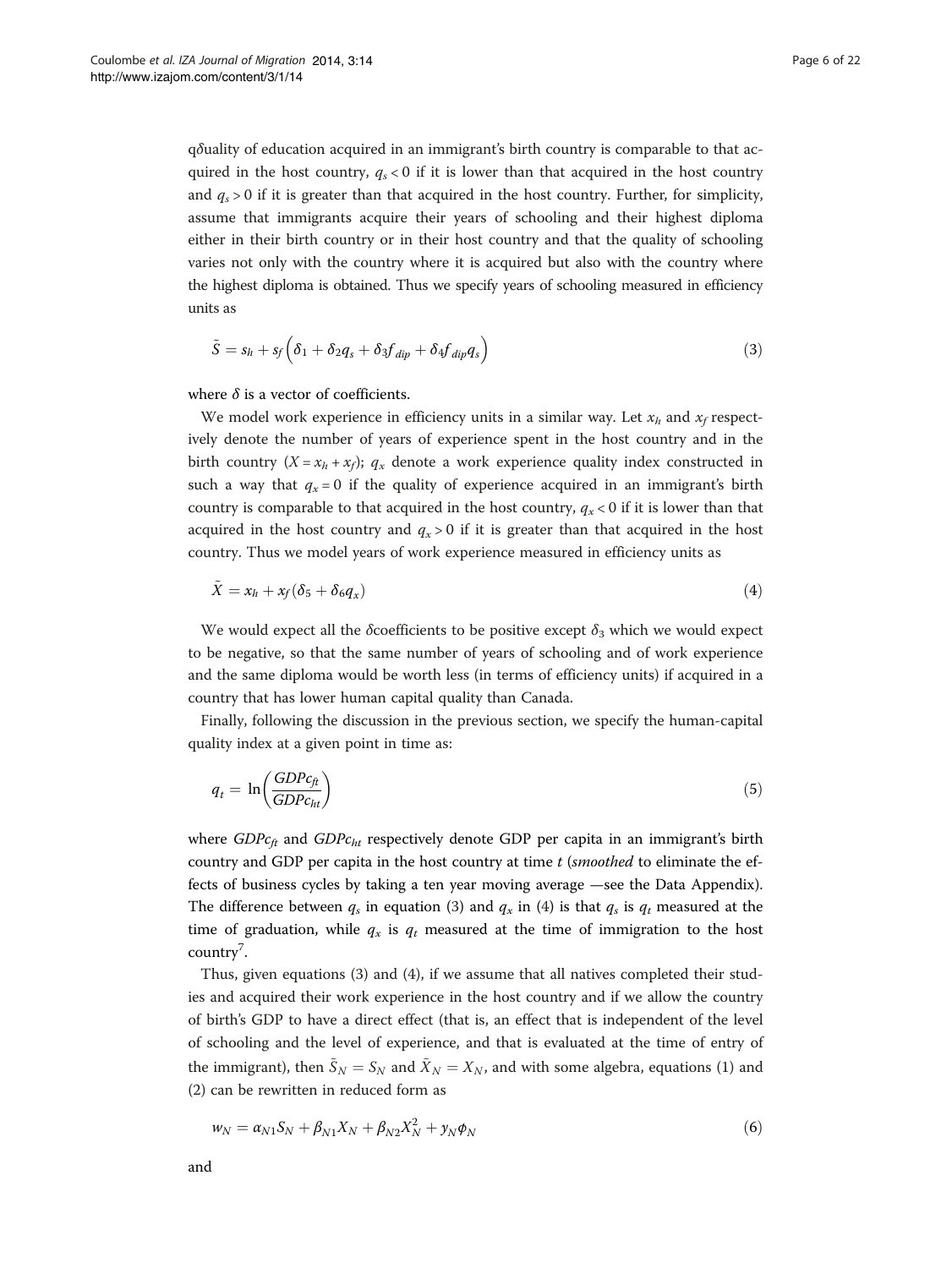<span id="page-6-0"></span>
$$
w_{I} = \alpha_{I1}S_{I} + \theta_{1}q_{x} + \theta_{2}s_{If} + \theta_{3}s_{if}q_{s} + \theta_{4}s_{if}f_{dip} + \theta_{5}s_{if}f_{dip}q_{s} + \beta_{I1}X_{I} + \beta_{I2}X_{I}^{2} + \theta_{6}x_{if} + \theta_{7}X_{I}x_{If} + \theta_{8}x_{if}^{2} + \theta_{9}x_{if}q_{x} + \theta_{10}X_{If}x_{if}q_{x} + \theta_{11}x_{if}^{2}q_{x} + \theta_{12}x_{if}^{2}q_{x}^{2} + y_{I}\phi_{I} + z\gamma
$$
\n(7)

where the  $\theta$ 's are OLS estimated coefficients and all the right-hand side variables are sample means<sup>8</sup>. Note that  $\theta_I$  may pick up a self-selection effect (*à la* Borjas, [1987](#page-20-0)).

The framework above allows performing a number of tests on the impact of quality of education and of work experience on immigrant wages and, by extension, on the immigrant wage gap. In particular, building on Blinder [\(1973\)](#page-20-0) and Oaxaca [\(1973\)](#page-21-0), given ([6\)](#page-5-0) and (7) the immigrant wage gap can be decomposed as the sum of six components:

$$
\begin{aligned}\n(\mathbf{w}_{I} - \mathbf{w}_{N}) &= \{ \alpha_{N1}(S_{I} - S_{N}) + \beta_{N1}(X_{I} - X_{N}) + \beta_{N2}(X_{I}^{2} - X_{N}^{2}) + (y_{I} - y_{N})\phi_{N} \} \\
&+ \{ S_{I}(\alpha_{I1} - \alpha_{N1}) + X_{I}(\beta_{I1} - \beta_{N1}) + X_{I}^{2}(\beta_{I2} - \beta_{N2}) + y_{I}(\phi_{I} - \phi_{N}) \} \\
&+ \theta_{1}q_{x} + s_{If} \Big\{ \theta_{2} + \theta_{3}q_{s} + \theta_{4}f_{dip} + \theta_{5}f_{dip}q_{s} \Big\} \\
&+ \{ x_{If}(\theta_{6} + \theta_{9}q_{x}) + X_{I}x_{If}(\theta_{7} + \theta_{10}q_{x}) + x_{If}^{2}(\theta_{8} + \theta_{11}q_{x} + \theta_{12}q_{x}^{2}) \} + z \gamma\n\end{aligned} \tag{8}
$$

The first term in the decomposition (8) is the explained component of the wage gap. This component measures the portion of the wage gap due to differences between the observed attributes of immigrants and those of Canadian born workers, evaluated with the coefficients of the latter. The second term is the unexplained component of the wage gap. The other four terms are the *immigrant specific* components of the wage gap. The third term is the country of birth's GDP direct effect. The fourth and fifth terms respectively reflect the impact of immigrant quality of education and quality of work experience. The last term reflects the impact of immigrant country of birth fixed effects.

# 4 Data and descriptive statistics

We use data from the Statistics Canada 2006 Census Microdata Masterfile for our analysis. Canada has a relatively large immigrant population, with 20% of the people being born abroad, and with more than 250,000 new immigrants arriving every year. Through a Point System which emphasizes factors such as education, age, work experience and language ability, Canada's immigration policy clearly gives the priority to skilled immigrants. As a result, the recent cohorts of immigrants have especially high levels of schooling—in fact, higher than the Canadian-born.

The census data provide a very large sample of immigrants, with specific information on their countries of birth. The sample is restricted to men and women aged 18 to 64, who worked full-time full-year in 2005, who were not self-employed and who obtained their highest certificate, degree or diploma either in their country of birth or in Canada. Full-time is defined as 30 hours or more a week and Full-year is defined as 49 weeks or more. The total number of years of schooling is not directly available from the census data and it is imputed based on the highest certificate, degree or diploma (see Table A1 in [appendix](#page-17-0)). For immigrants, the variable Years of schooling in birth country is calculated from the year of birth, the total number of years of schooling, the year when landed immigrant status was first obtained in Canada, and whether the highest certificate, degree or diploma was obtained in Canada. Workers who have not obtained their highest certificate, degree or diploma in either Canada or their country of birth are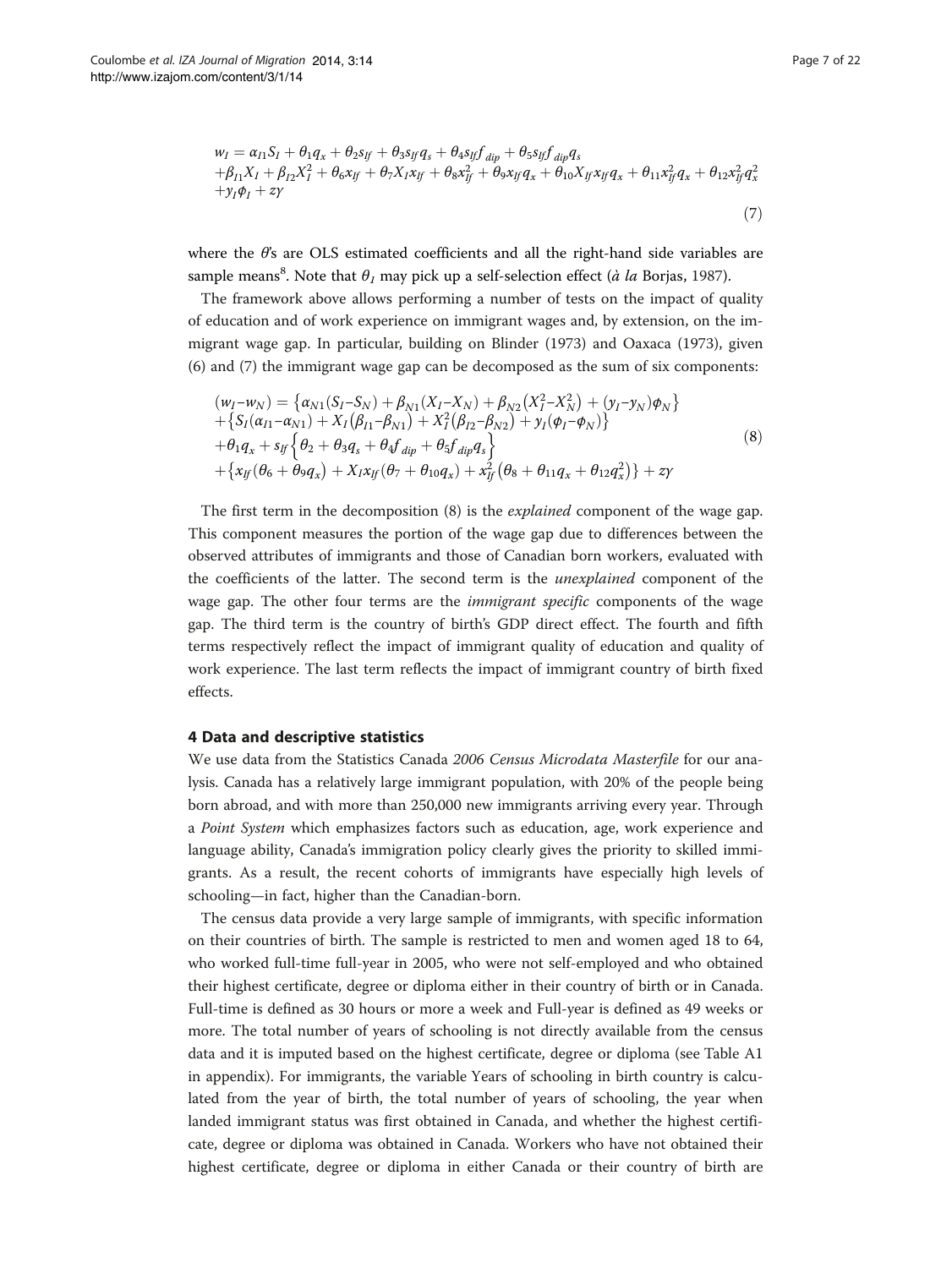<span id="page-7-0"></span>excluded from the samples because there is no way of inferring how many years they have spent studying outside Canada or their birth country<sup>9</sup>.

Potential work experience is defined the usual way, as Age minus Years of schooling minus 6. Canadian born individuals are assumed to have acquired all their work experience in Canada. Immigrants may have obtained their work experience in Canada or in their birth country but not in a third country (as there is no information available to that effect). Years of work experience in birth country is calculated from the year of birth, Potential work experience and the year when landed status was first obtained.

Data on GDP per capita are adjusted for purchasing power parity and come from Heston, Summers and Aten [\(2009](#page-21-0)). More details on the variables of our analysis are given in [Appendix A.](#page-17-0)

Table 1 displays summary statistics on Canadian born and immigrant workers in our sample. It is interesting to note that despite being endowed with more years of schooling and work experience, male immigrants earn on average about 4.1 percent less than natives, while the equivalent figure for female immigrants is 3.3 percent. In this paper, we argue that a major reason for the existence of this gap is that the human capital of immigrants in Canada is lower than that of Canadian born.

# 5 Empirical results

In this section, we report estimates of the Canadian born earnings equation [\(6](#page-5-0)) and nested versions of the immigrant earnings equation [\(7\)](#page-6-0), from the most restricted to the least restricted. This allows for the examination of changes in coefficient estimates following the removal of restrictions. The estimated returns to years of schooling and

|                                    | <b>Males</b>         |                   | <b>Females</b>       |                   |  |
|------------------------------------|----------------------|-------------------|----------------------|-------------------|--|
|                                    | <b>Canadian Born</b> | <b>Immigrants</b> | <b>Canadian Born</b> | <b>Immigrants</b> |  |
| % of Population                    | 44.0                 | 10.2              | 37.3                 | 8.5               |  |
| Weekly earnings (\$)               | 1183.7               | 1152.6            | 840.0                | 816.9             |  |
| Ln weekly earnings                 | 6.871                | 6.829             | 6.582                | 6.549             |  |
| Total years of schooling           | 13.3                 | 14.0              | 13.6                 | 13.9              |  |
| In Canada                          | 13.3                 | 3.2               | 13.6                 | 3.3               |  |
| In birth country                   | 13.3                 | 10.8              | 13.6                 | 10.6              |  |
| Total potential experience (years) | 21.8                 | 24.0              | 21.7                 | 23.9              |  |
| In Canada                          | 21.8                 | 17.0              | 21.7                 | 17.4              |  |
| In birth country                   | 21.8                 | 7.0               | 21.7                 | 6.5               |  |
| Real GDP per capita ratio          |                      |                   |                      |                   |  |
| At time of graduation $(qs)$       | 1.0                  | 0.65              | 1.0                  | 0.65              |  |
| At time of immigration $(qx)$      | 1.0                  | 0.44              | 1.0                  | 0.43              |  |
| Sample size                        | 588,045              | 136,545           | 499,055              | 113,445           |  |

Table 1 Key Common Average Characteristics of Immigrant and Canadian Born Individuals (2006)†

† Full-time, full-year working individuals between 18 and 64. Immigrants and Canadian born individuals are restricted to those having obtained their highest diploma in their country of birth. Canadian born individuals are assumed to have acquired all their work experience in Canada. Immigrants are assumed to have acquired their work experience either in their birth country or in Canada.

Source: Calculations from Statistics Canada 2006 census data.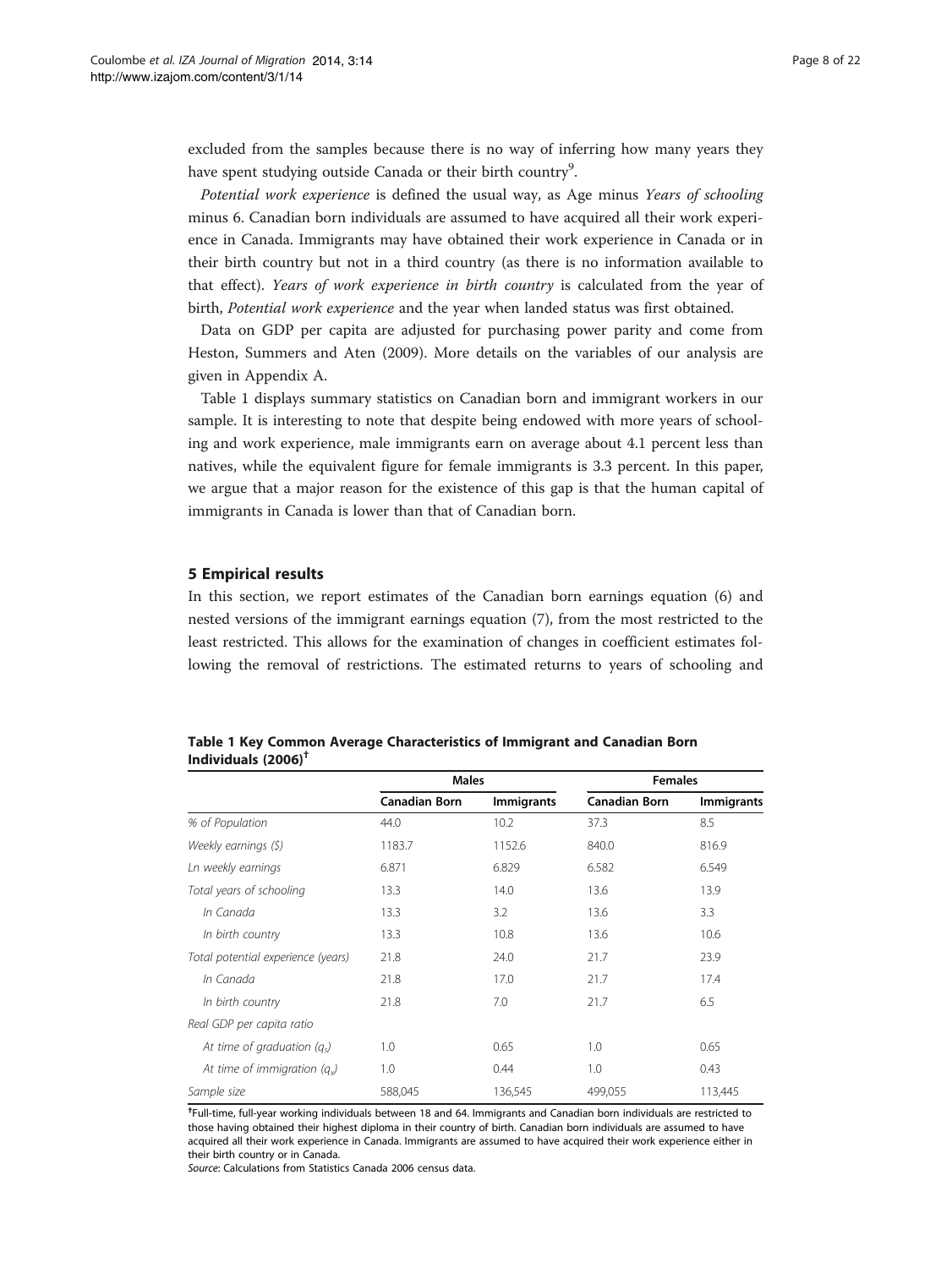<span id="page-8-0"></span>work experience are reported in Table [2](#page-9-0) for males and Table [3](#page-10-0) for females. The other estimated coefficients are reported in Table B1 in [Appendix B](#page-19-0).

## 5.1 Base case: No control for human capital quality

The most restricted case of [\(7](#page-6-0)) is when it is assumed that the wage determination process of immigrants is exactly the same as that of Canadian born individuals; that is, when it is assumed that from a human capital point of view, the quality of one year of schooling or work experience acquired in an immigrant's country of birth is the same as that acquired in Canada and that an immigrant's country of birth does not have any influence on the wage determination process. This corresponds to equation ([7\)](#page-6-0) with all the  $\theta$ 's and the *γ* vector set equal to zero. The results in the column labelled *Model 1* in Table [2](#page-9-0) and Table [3](#page-10-0) show that if such an assumption was correct then the returns to human capital would significantly be lower for immigrants than for Canadian born individuals. For example, for males, the returns to years of schooling and years of work experience (evaluated at zero years of work experience) would respectively be 6.6 percent and 3.5 percent per year for male immigrants compared with 8.0 percent and 4.9 percent per year for their Canadian born counterparts. The results are similar for females.

#### 5.2 Human capital acquired in Canada vs. Human capital acquired in birth country

Model 2 in Table [2](#page-9-0) and Table [3](#page-10-0) is a first step towards distinguishing between the quality of schooling and work experience acquired in Canada and that acquired in an immigrant's country of birth. The difference between this model and Model 1 is that the returns to schooling and to work experience are now allowed to differ by a fixed quantity depending on whether schooling and work experience have been acquired in Canada or outside Canada. This model also allows for country of birth fixed effects. In other words, compared to *Model 1*, *Model 2* relaxes the assumptions( $\theta_2 = \theta_4 = \theta_7 = \theta_8 = \gamma = 0$ ).

Model 2's estimation results strongly support the notion that the quality of schooling and of work experience is perceived by Canadian employers to be lower if these qualifications have been acquired outside Canada. Looking at schooling first, we find from column (3) of Table [2](#page-9-0) that all other things equal, a male immigrant earns 0.5 percent less per year of schooling if his schooling (including his highest diploma) has been acquired in his country of birth than if his schooling has been acquired in Canada (the equivalent figure for a female immigrant is 1.0 percent). What seems to be driving this result though is not so much whether schooling is acquired outside Canada, but whether the highest diploma is obtained in Canada. Indeed, this differential is reduced to only 0.1 percent if a male immigrant obtains his highest diploma in Canada instead of in his country of birth (the equivalent figure for a female immigrant is 0.3 percent).

The difference between the marginal return of one year of work experience acquired in Canada and that of one year of work experience acquired in an immigrant's country of birth is even more pronounced: for males and females, the return to one year of work experience acquired in an immigrant's country of birth is about 1.9 percent less than the return to one year of work experience acquired in Canada (or about two-third smaller in relative terms)<sup>10</sup>.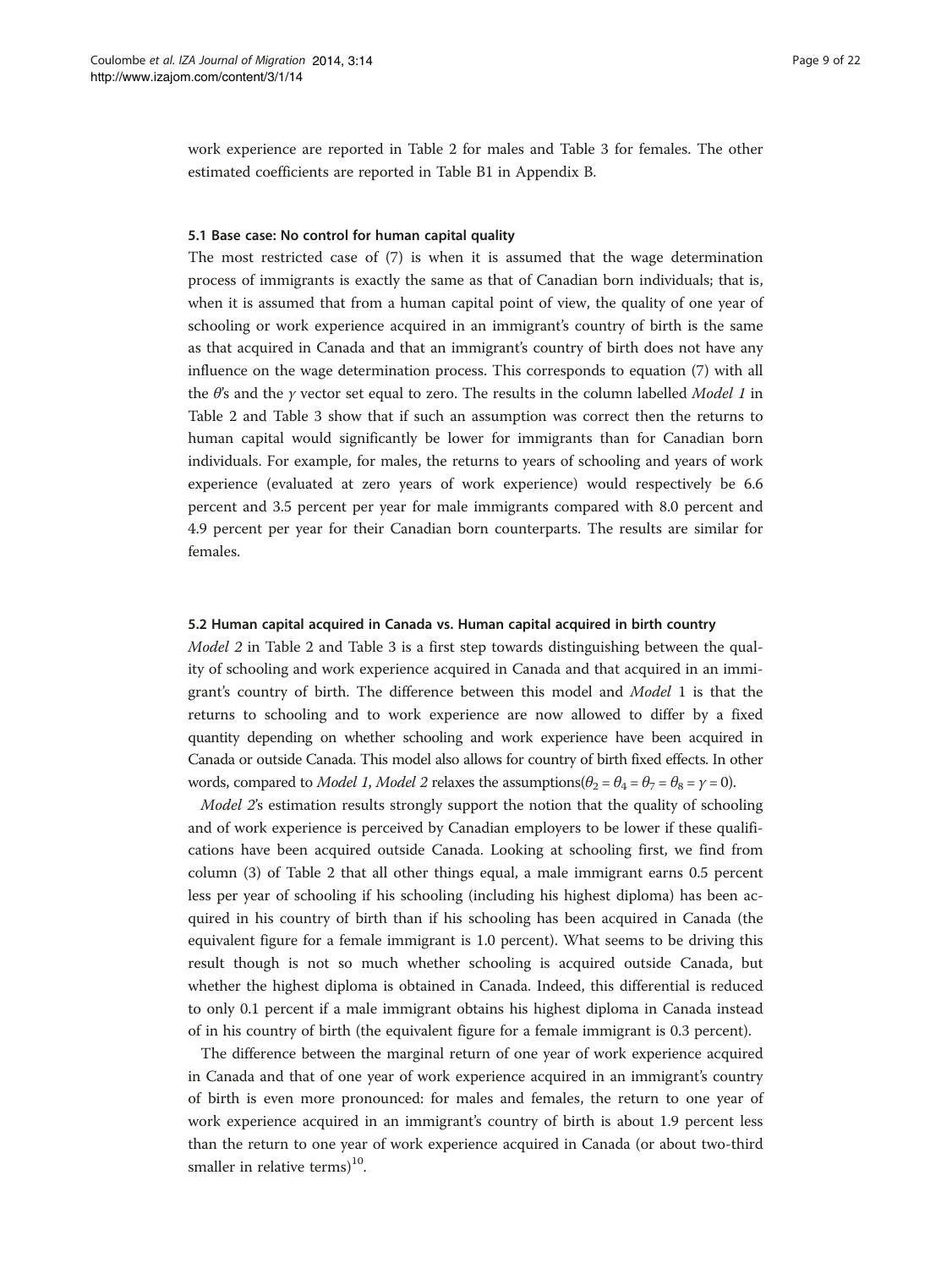<span id="page-9-0"></span>

| Variables                                           | Canadian<br>born $(1)$ | Model 1 (no difference in<br>quality) |              | Model 2 (Model 1 + country of birth schooling +<br>country of birth work experience + country of birth<br>fixed effects) |               | Model 3 (Model 2 + direct<br>effect of $q$ ) |               | Model 4 (Model $3 +$ interaction<br>effects of $q$ ) |               | Model 5<br>(Model $4 +$<br>occupation |
|-----------------------------------------------------|------------------------|---------------------------------------|--------------|--------------------------------------------------------------------------------------------------------------------------|---------------|----------------------------------------------|---------------|------------------------------------------------------|---------------|---------------------------------------|
|                                                     |                        | Immigrants (2)                        | $(2) - (1)$  | Immigrants (3)                                                                                                           | $(3) - (1)$   | Immigrants (4)                               | $(4) - (1)$   | Immigrants (5)                                       | $(5) - (1)$   | and<br>industry<br>indicators)        |
| a <sub>1</sub> (S)                                  | 0.080(258)             | 0.066(108)                            | $-0.013(19)$ | 0.068(96)                                                                                                                | $-0.012(15)$  | 0.068(51)                                    | $-0.012(8.8)$ | 0.070(61)                                            | $-0.010(8.5)$ | 0.049(51)                             |
| $\theta_1$ (q)                                      |                        |                                       |              |                                                                                                                          |               | 0.042(6.8)                                   |               | $-0.005(0.7)$                                        |               | $-0.014(2.2)$                         |
| $\theta_2$ (s <sub>f</sub> )                        |                        |                                       |              | $-0.001(1.1)$                                                                                                            |               | $-.0003(0.3)$                                |               | $-0.001(0.7)$                                        |               | .0005(0.6)                            |
| $\theta_3$ (s <sub>f</sub> $q_s$ )                  |                        |                                       |              |                                                                                                                          |               |                                              |               | 0.002(5.7)                                           |               | 0.003(8.0)                            |
| $\theta_4$ (S <sub>f</sub> f <sub>dip</sub> )       |                        |                                       |              | $-0.004(12)$                                                                                                             |               | $-0.004(9.6)$                                |               | 0.002(4.1)                                           |               | 0.002(4.6)                            |
| $\theta_5$ (s <sub>f</sub> f <sub>dip</sub> $q_s$ ) |                        |                                       |              |                                                                                                                          |               |                                              |               | 0.004(12)                                            |               | 0.003(11)                             |
| $\beta_1(X)$                                        | 0.049(184)             | 0.035(52)                             | $-0.015(21)$ | 0.044(61)                                                                                                                | $-0.006(7.2)$ | 0.044(36)                                    | $-0.005(6.8)$ | 0.045(43)                                            | $-0.004(6.3)$ | 0.044(50)                             |
| $\beta_2$ (X <sup>2</sup> )                         | $-0.078(131)$          | $-0.048(36)$                          | 0.030(21)    | $-0.072(44)$                                                                                                             | 0.006(3.5)    | $-0.073(24)$                                 | 0.005(3.1)    | $-0.074(29)$                                         | 0.005(2.8)    | $-0.071(34)$                          |
| $\theta_6$ (x <sub>f</sub> )                        |                        |                                       |              | $-0.025(28)$                                                                                                             |               | $-0.026(14)$                                 |               | $-0.014(5.7)$                                        |               | $-0.015(7.2)$                         |
| $\theta$ <sub>7</sub> (Xx <sub>f</sub> )            |                        |                                       |              | 0.075(22)                                                                                                                |               | 0.078(10)                                    |               | 0.047(5.7)                                           |               | 0.048(7.2)                            |
| $\theta_8$ (x <sup>2</sup> )                        |                        |                                       |              | $-0.044(15)$                                                                                                             |               | $-0.047(10)$                                 |               | $-0.039(5.6)$                                        |               | $-0.033(5.7)$                         |
| $\theta$ 9 (x $q_{x}$ )                             |                        |                                       |              |                                                                                                                          |               |                                              |               | 0.006(5.0)                                           |               | 0.005(5.1)                            |
| $\theta_{10}$ (Xx <sub>f</sub> q <sub>x</sub> )     |                        |                                       |              |                                                                                                                          |               |                                              |               | $-0.011(2.9)$                                        |               | $-0.012(4.2)$                         |
| $\theta_{11}$ (x <sub>f</sub> q <sub>x</sub> )      |                        |                                       |              |                                                                                                                          |               |                                              |               | 0.008(1.5)                                           |               | 0.011(2.8)                            |

# Table 2 Estimated returns to years of scho

<sup>†</sup>Absolute t-ratio in parentheses where standard errors were obtained by a cluster bootstrap in the regressions that include q. The dependent variable is ln(weekly earnings). Also included in regressions are five regions of residence indicators and, for models two to five, 47 immigrant country of birth dichotomous variables. For model 5, nine occupation and nineteen industry indicators are also included in the regression. The<br>estimated ret

n 588,045 136,545 136,545 136,545 136,545 136,545  $R^2$  0.30 0.19 0.19 0.28 0.28 0.38 0.38 0.38 0.38 0.38 0.38

 $(3.003)(2.9)$  0.003 (2.9) 0.003 (3.0)

 $\theta_1$  (q<sub>i</sub>)

 $\theta_3$  (s<sub>f</sub>q<sub>s</sub>)

 $\theta_5$  (s $f_{dip}q_s$ )

 $\beta_2$  (X<sup>2</sup>)

 $\theta_{12}$  (x $_f^2 q_x^2$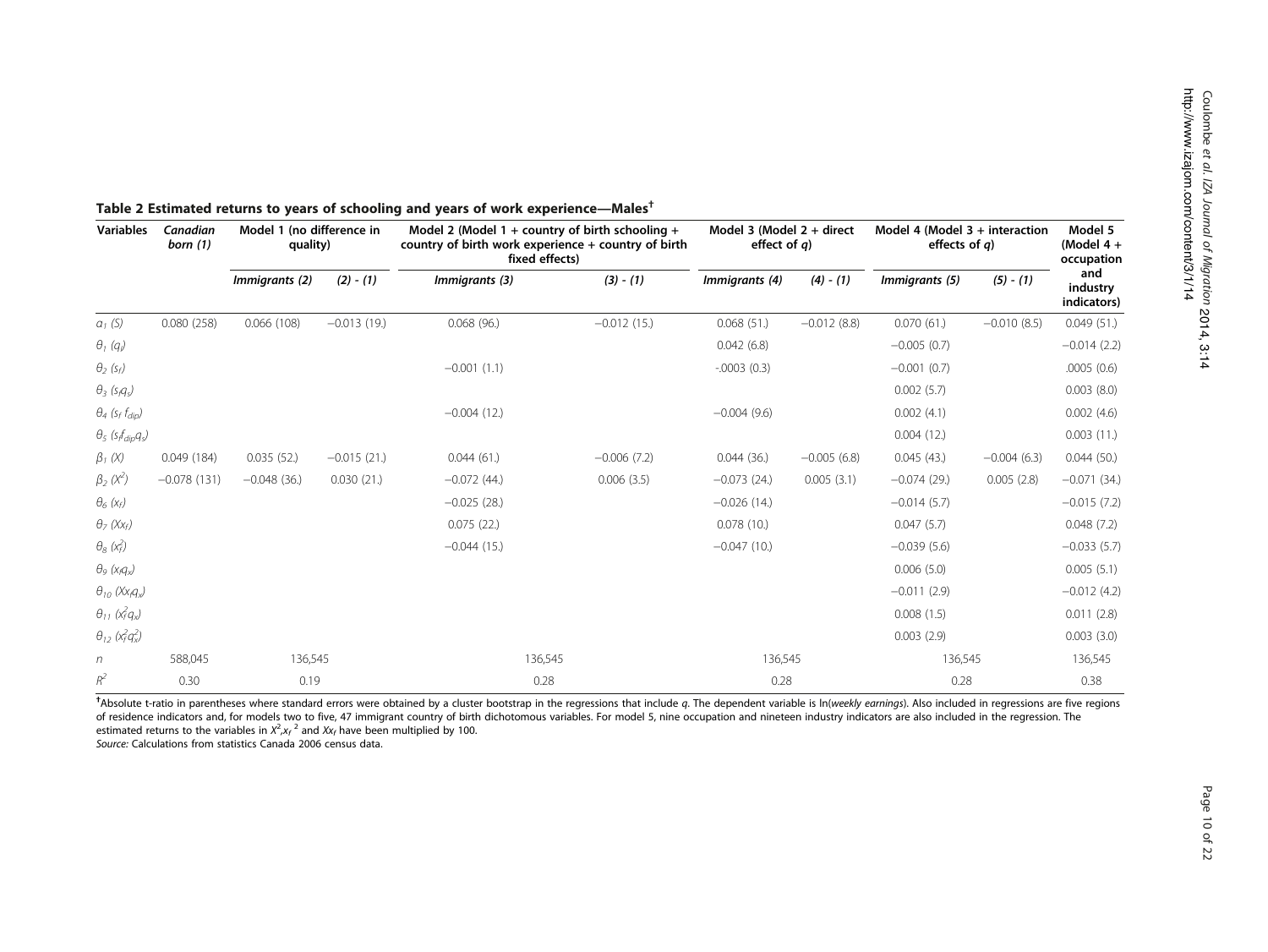| <b>Variables</b>                                |               | Canadian<br>born $(1)$ | Model 1 (no difference in<br>quality) |                |               | Model 3 (Model $2 +$ direct<br>effect of $q$ ) |               | Model 4 (Model $3 +$ interaction<br>effects of $q$ )<br>fixed effects) |               | Model 2 (Model 1 + country of birth schooling +<br>country of birth work experience + country of birth |  | Model 5<br>(Model $4 +$<br>occupation |
|-------------------------------------------------|---------------|------------------------|---------------------------------------|----------------|---------------|------------------------------------------------|---------------|------------------------------------------------------------------------|---------------|--------------------------------------------------------------------------------------------------------|--|---------------------------------------|
|                                                 |               | Immigrants (2)         | $(2) - (1)$                           | Immigrants (3) | $(3) - (1)$   | Immigrants (4)                                 | $(4) - (1)$   | Immigrants (5)                                                         | $(5) - (1)$   | and<br>industry<br>indicators)                                                                         |  |                                       |
| $a_1(S)$                                        | 0.105(320)    | 0.079(118)             | $-0.026(35)$                          | 0.083(112)     | $-0.022(27)$  | 0.083(112)                                     | $-0.022(28)$  | 0.086(114)                                                             | $-0.020(24)$  | 0.057(57)                                                                                              |  |                                       |
| $\theta_1$ (q)                                  |               |                        |                                       |                |               | 0.020(4.4)                                     |               | $-0.006(1.2)$                                                          |               | $-0.015(2.6)$                                                                                          |  |                                       |
| $\theta_2$ (s <sub>f</sub> )                    |               |                        |                                       | $-0.003(7.4)$  |               | $-0.003(7.5)$                                  |               | $-0.002(4.3)$                                                          |               | $-0.001(2.6)$                                                                                          |  |                                       |
| $\theta_3$ (s <sub>f</sub> q <sub>s</sub> )     |               |                        |                                       |                |               |                                                |               | 0.002(7.6)                                                             |               | 0.003(8.4)                                                                                             |  |                                       |
| $\theta_4$ (S <sub>f</sub> f <sub>dip</sub> )   |               |                        |                                       | $-0.006(21)$   |               | $-0.006(21)$                                   |               | $-0.001(1.8)$                                                          |               | .0004(0.7)                                                                                             |  |                                       |
| $\theta_5$ (Sfdip $q_s$ )                       |               |                        |                                       |                |               |                                                |               | 0.004(12)                                                              |               | 0.002(7.6)                                                                                             |  |                                       |
| $\beta_1(X)$                                    | 0.042(164)    | 0.028(44)              | $-0.015(22)$                          | 0.039(57)      | $-0.003(4.7)$ | 0.039(57)                                      | $-0.002(3.0)$ | 0.040(57)                                                              | $-0.003(3.7)$ | 0.036(45)                                                                                              |  |                                       |
| $\beta_2$ (X <sup>2</sup> )                     | $-0.066(112)$ | $-0.037(28)$           | 0.029(21.)                            | $-0.061(39)$   | 0.005(2.9)    | $-0.061(40)$                                   | 0.003(1.5)    | $-0.061(39)$                                                           | 0.004(2.7)    | $-0.056(32)$                                                                                           |  |                                       |
| $\theta_6(x_f)$                                 |               |                        |                                       | $-0.026(26)$   |               | $-0.026(26)$                                   |               | $-0.017(9.9)$                                                          |               | $-0.017(8.2)$                                                                                          |  |                                       |
| $\theta$ <sub>7</sub> (Xx <sub>f</sub> )        |               |                        |                                       | 0.080(23.)     |               | 0.081(23)                                      |               | 0.043(7.7)                                                             |               | 0.044(6.6)                                                                                             |  |                                       |
| $\theta_8$ (x <sup>2</sup> )                    |               |                        |                                       | $-0.044(15)$   |               | $-0.045(15)$                                   |               | $-0.023(4.1)$                                                          |               | $-0.020(3.7)$                                                                                          |  |                                       |
| $\theta_9$ (x <sub>f</sub> q <sub>x</sub> )     |               |                        |                                       |                |               |                                                |               | 0.004(4.3)                                                             |               | 0.003(2.8)                                                                                             |  |                                       |
| $\theta_{10}$ (Xx <sub>f</sub> q <sub>x</sub> ) |               |                        |                                       |                |               |                                                |               | $-0.018(7.1)$                                                          |               | $-0.016(5.0)$                                                                                          |  |                                       |
| $\theta_{11}$ ( $x_f^2 q_x$ )                   |               |                        |                                       |                |               |                                                |               | 0.023(6.2)                                                             |               | 0.019(4.8)                                                                                             |  |                                       |
| $\theta_{12}$ ( $\chi_f^2 q_x^2$ )              |               |                        |                                       |                |               |                                                |               | 0.005(5.7)                                                             |               | 0.003(3.8)                                                                                             |  |                                       |
| n                                               | 499,055       | 113,445                |                                       | 113,445        |               | 113,445                                        |               | 113,445                                                                |               | 113,445                                                                                                |  |                                       |
| $R^2$                                           | 0.31          | 0.20                   |                                       | .28            |               | .28                                            |               | 0.28                                                                   |               | 0.39                                                                                                   |  |                                       |

<span id="page-10-0"></span>

| Table 3 Estimated returns to years of schooling and years of work experience—Females <sup>†</sup> |  |  |  |
|---------------------------------------------------------------------------------------------------|--|--|--|
|---------------------------------------------------------------------------------------------------|--|--|--|

<sup>†</sup>Absolute t-ratio in parentheses where standard errors were obtained by a cluster bootstrap in the regressions that include q. The dependent variable is ln(weekly earnings). Also included in regressions are five regions of residence indicators and, for models two to five, 47 immigrant country of birth dichotomous variables. For model 5, nine occupation and nineteen industry indicators are also included in the regression. The<br>estimated ret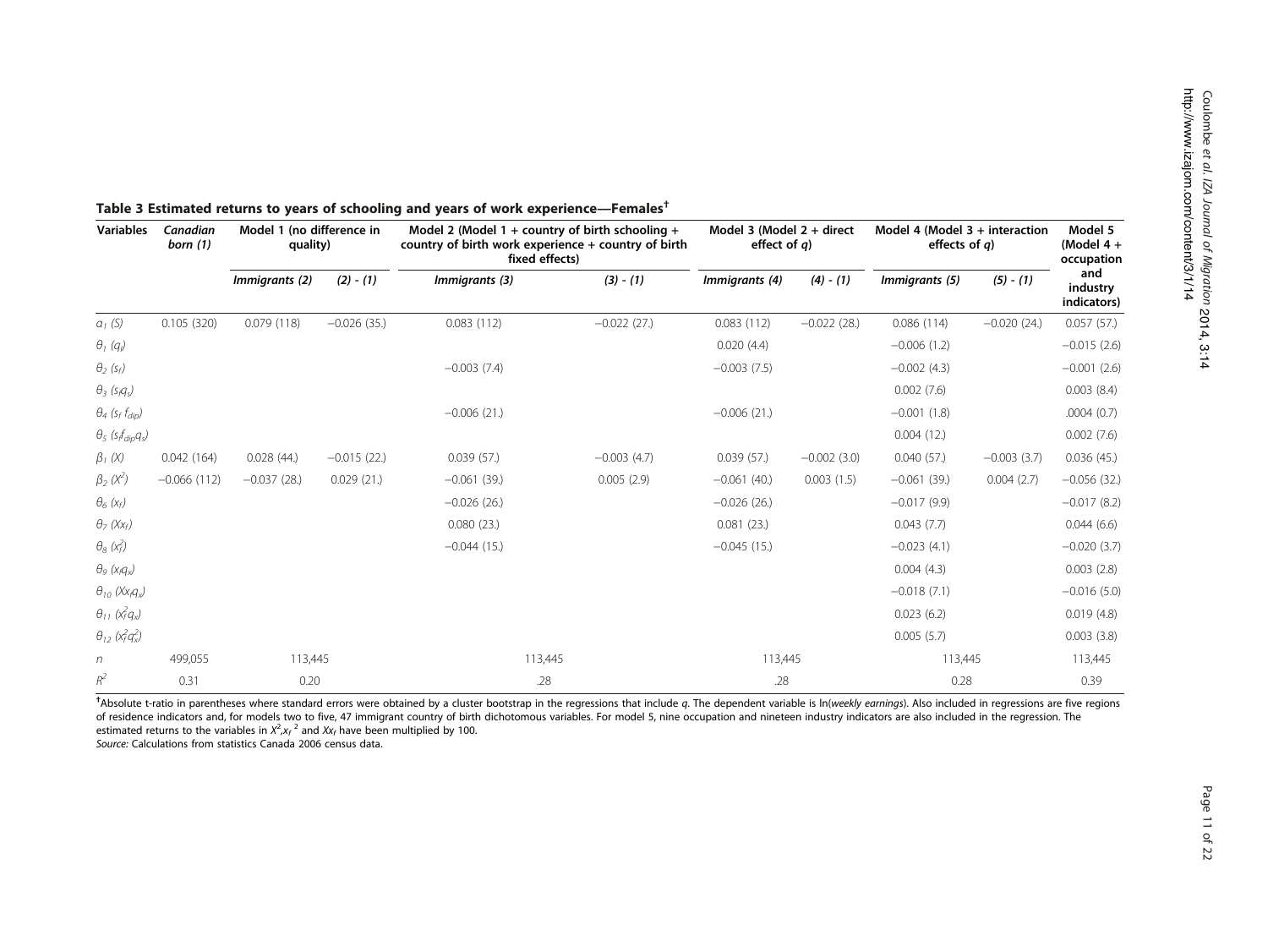#### 5.3 Relative GDP as a human capital quality indicator

Model 2 is not that useful for estimating the impact of human capital quality on the immigrant wage gap along the lines discussed in Section [2](#page-2-0) as it pre-supposes that the effect of quality of schooling and work experience on immigrant earnings is the same for all countries of birth, which is clearly untenable, especially since results in international standardized literacy tests vary across countries. Model 3, Model 4 and Model 5 correct for that by introducing Relative GDP per capita as a human capital quality indicator<sup>11</sup>. Model 3 allows for human capital quality to affect earnings only directly ( $\dot{a}$  la Borjas, [1987](#page-20-0); Akbari, [1996](#page-20-0) and Hanushek and Kimko, [2000](#page-21-0)) while Model 4 and Model 5 allow for human capital quality to affect earnings both directly and indirectly through the returns to years of schooling and years of work experience. Specifically, Model 3 corresponds to equation [\(7](#page-6-0)) but with the restriction  $(\theta_3 = \theta_5 = \theta_9 = \theta_{10} = \theta_{11} = \theta_{12} = 0)$ while Model 4 and Model 5 correspond to equation ([7](#page-6-0)) without restriction. Model 4 and Model 5 differ by the control variables that are included in the vector  $\gamma$ . Model 4 includes province of residence, language skill and marital status. Model 5 adds to the above 9 occupation and 19 industry indicators. While incorporating occupation and industry variables in wage regressions is often frowned upon when performing Blinder-Oaxaca type decompositions (because of the possibility of endogenetiy between salary, occupation and industry), doing so could be useful in our case to test the robustness of our results $^{12}$ .

Looking at the coefficient estimates of Model 3 in Table [2](#page-9-0) and Table [3](#page-10-0), we find that the direct impact of Relative GDP per capita on immigrant wages is rather small (although statistically significant). Specifically, we find that an immigrant's wage elasticity with respect to this variable is 0.042 for males (0.018 for females), which is actually smaller than the value of 0.116 found in Borjas ([1987](#page-20-0)). This suggests, for example, that a male immigrant from a country whose GDP per capita level is 10 percent that of Canada ( $e.g.,$  India) earns about 9.7 percent less than another immigrant who comes from a country whose per-capita GDP is comparable to that of Canada, but who is similar in all other respects. The equivalent figure for female immigrants is 4.6 percent.

While the results of *Model 3* show that *Relative GDP per capita* has a positive direct impact on immigrants' wages, we are concerned that Relative GDP per capita may be capturing more than a human capital quality effect. Indeed it could be capturing the effects of a host of other factors beside quality of schooling and of work experience, such as, for example, an immigrant self-selection effect (Borjas, [1987\)](#page-20-0).

The coefficient estimates of *Model 4* and *Model 5* in Table [2](#page-9-0) and Table [3](#page-10-0) provide a more convincing argument that *Relative GDP per capita* is an appropriate indicator of human capital quality. Indeed, we find that the effects of Relative GDP per capita on immigrants' earnings seem to be mostly operating through the Years of schooling and Years of work experience variables: the interaction effects of Relative GDP per capita are all highly statistically significant and of the expected signs (that is, they are positive). However, the direct impact of Relative GDP per capita is much smaller than in Model 3 and is actually statistically insignificant in Model 4, which suggest that there may not be a self-selection effect of the type discussed in Borjas [\(1987\)](#page-20-0).

Overall, Model 4 and Model 5 estimate that human capital acquired in a rich country is valued significantly more than human capital acquired in a poor country. For male immigrants in Model 4, schooling acquired in a country whose GDP per capita is similar to that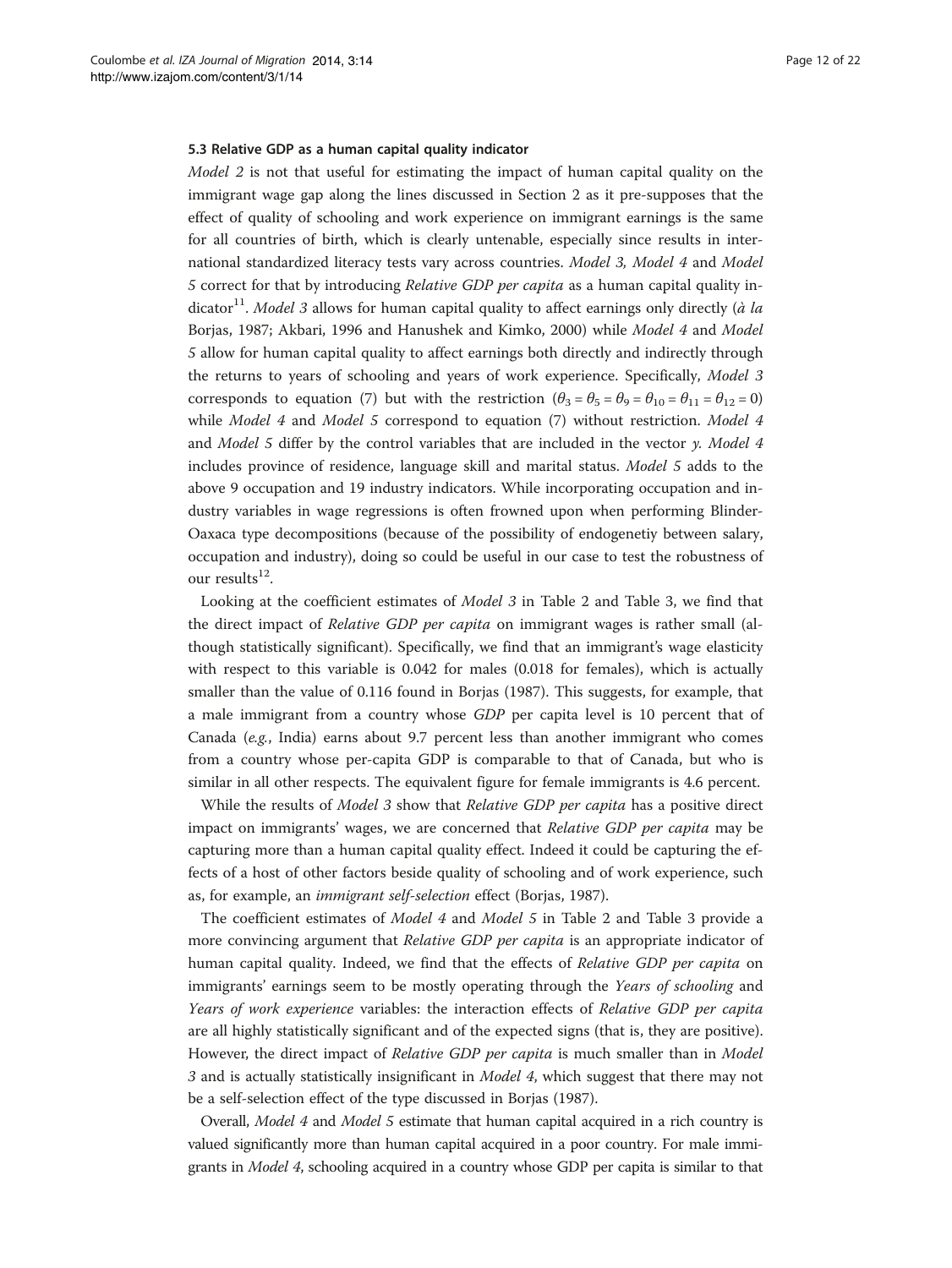of Canada has a rate of return that is 1.6 percent per year higher than that acquired in a country whose GDP per capita is one-tenth that of  $Canada<sup>13</sup>$ . The equivalent figure for work experience is 0.8 percent<sup>14</sup>. The results for female immigrants are similar.

A puzzling result though concerns the returns to human capital acquired in Canada. While the return to work experience for immigrants (whether male or female) is roughly the same as that for Canadian born individuals if the work experience has been acquired in Canada, which is what we should expect, the return to schooling acquired in Canada in Model 4 is 1.0 percent per year lower for male and 2.0 percent per year lower for female immigrants than for their native counterparts. This may reflect Schaafsma and Sweetman's ([2001](#page-21-0)) contention that the outcome of education acquired by immigrants in Canada may be lower because of "acculturation". In our case, the impact of acculturation would appear to be not only in terms of levels of attainment but also in terms of returns. More research is needed in that regard<sup>15</sup>.

Another interesting observation comes from comparing, for immigrants, the return to human capital acquired in Canada with that acquired in birth countries with GDP per capita similar to that of Canada. If the estimated returns to schooling and to work experience truly reflect the value of these skills (and are not reflective of other factors such as labor market discrimination), and if GDP per capita is a complete measure of human capital quality, then we should expect the rates of return on schooling and work experience acquired in Canada to be the same as those on schooling and work experience acquired in countries whose GDP per capita are similar to that of Canada. This is not, however, what we observe. The return per year of schooling acquired in a country whose GDP per capita is similar to that of Canada<sup>16</sup> is about 0.8 percent lower for males (2.3 percent lower for females) than for schooling acquired in Canada, and the return to work experience is about 1.5 percent per year lower (1.8 percent compared with 3.3 percent for males and 1.3 percent compared with 2.8 percent for females)<sup>17</sup>.

Finally, we would be remiss if we did not mention that controlling for human capital quality significantly reduces the magnitude of the language skill coefficients in the wage regressions. For example, compared to only knowing English, the penalty for not knowing any official language for male immigrants goes from −35.7 percent in Model 1 to −14.9 percent in Model 4 (see Table B1 in [Appendix B\)](#page-19-0). The equivalent figures are respectively −24.2 percent and −9.4 percent for females. This suggests that the role of language skills in explaining the immigrant wage gap may not be as large as what has been estimated in previous studies—much of it may just have been reflecting lower schooling and work experience quality.

# 5.4 Results from the Blinder-Oaxaca decomposition

In this section, we look at the contribution of differences in human capital quality to the immigrant wage gap using the decomposition [\(8](#page-6-0)). Table [4](#page-13-0) reports selected elements of that decomposition estimated using Model 1 (which does not accounts for human capital quality) and Model 4 (our preferred specification, which accounts for human capital quality while bypassing the possible endogeneity problems following the introduction of occupation and industry variables in the regression)<sup>18</sup>. As has been noted elsewhere (see, for example, Nadeau and Seckin, [2010](#page-21-0)), a key reason why Canadian immigrants earn less on average than natives is not because they have fewer years of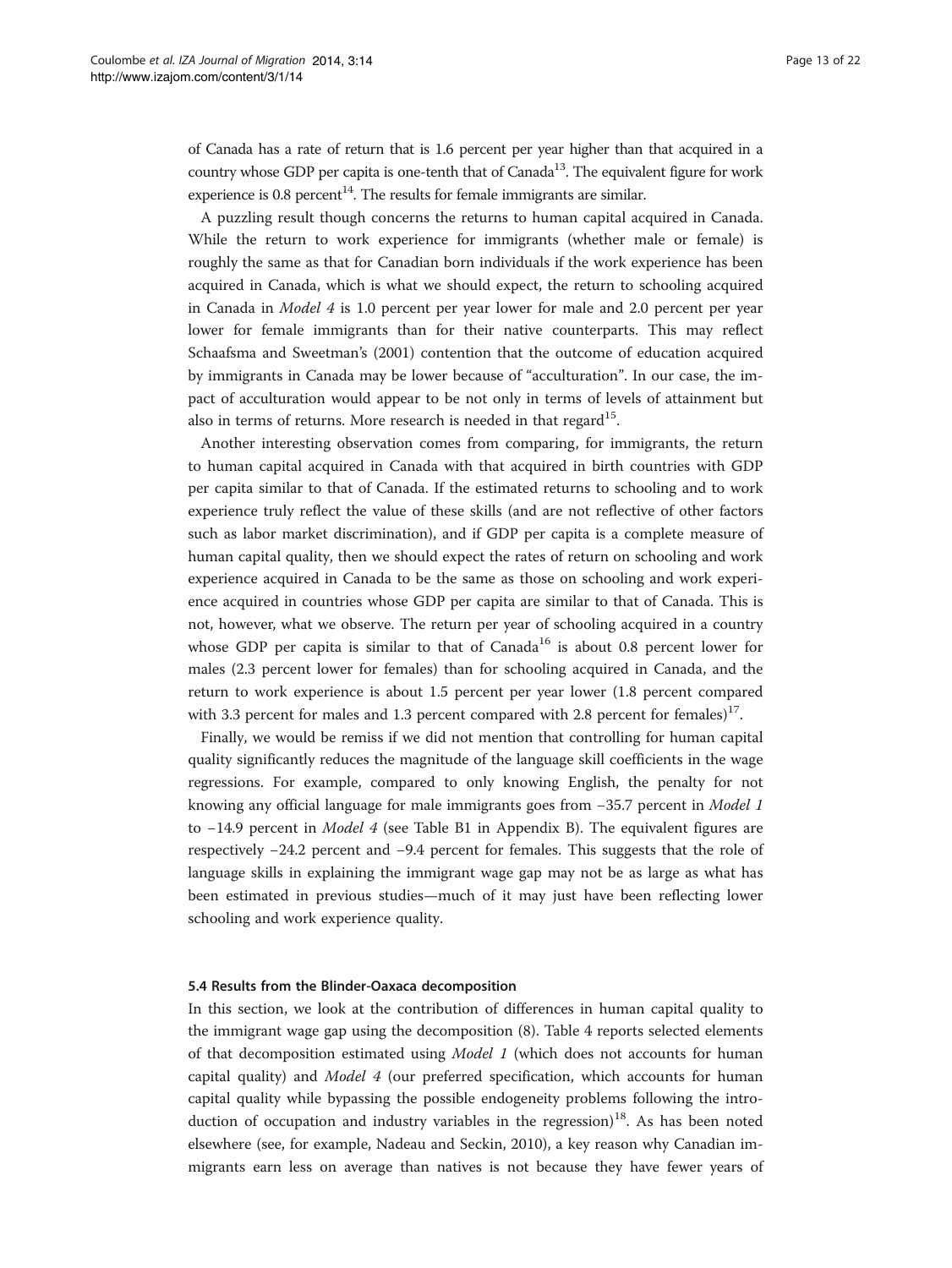#### <span id="page-13-0"></span>Table 4 Decomposition of Immigrant Wage Gaps

|                                                  |             |      | <b>Males</b>  |      | <b>Females</b> |      |               |      |
|--------------------------------------------------|-------------|------|---------------|------|----------------|------|---------------|------|
|                                                  | Model 1     |      | Model 4       |      | Model 1        |      | Model 4       |      |
|                                                  | Wage<br>gap | t    | Wage<br>gap   | t    | Wage<br>gap    | t    | Wage<br>gap   | t    |
| Observed gap <sup>a</sup>                        | $-0.041$    | 20.0 | $-0.041$      |      | $20.0 -0.033$  |      | $16.4 -0.033$ | 16.4 |
| <b>Explained gap</b>                             | 0.156       |      | 109. 0.156    |      | 109. 0.115     |      | 71.3 0.115    | 71.3 |
| Schooling                                        | 0.059       | 78.8 | 0.059         | 78.8 | 0.027          | 27.9 | 0.027         | 27.9 |
| Work experience                                  | 0.032       | 59.7 | 0.032         | 59.7 | 0.033          | 61.7 | 0.033         | 61.7 |
| Language                                         | 0.004       | 3.61 | 0.004         | 3.61 | $-0.001$       | 0.75 | $-0.001$      | 0.75 |
| Othersb                                          | 0.061       | 87.2 | 0.061         | 87.2 | 0.056          | 85.0 | 0.056         | 85.0 |
| Unexplained gap                                  | $-0.197$    |      | $91.4 -0.074$ |      | $5.49 - 0.148$ | 67.0 | $-0.002$      | 0.19 |
| Schooling                                        | $-0.184$    | 19.2 | $-0.141$      | 8.50 | $-0.363$       | 34.9 | $-0.272$      | 18.3 |
| Work experience                                  | $-0.147$    | 19.1 | $-0.064$      | 5.68 | $-0.148$       | 20.2 | $-0.041$      | 4.23 |
| Language                                         | 0.025       | 2.18 | $-0.008$      | 0.67 | 0.006          | 0.48 | $-0.017$      | 1.43 |
| Others <sup>c</sup>                              | 0.109       | 6.21 | 0.139         | 5.24 | 0.357          | 19.6 | 0.329         | 14.0 |
| Immigrant specific effects                       |             |      | $-0.124$      | 9.92 |                |      | $-0.145$      | 18.3 |
| Country of birth fixed effects                   |             |      | 0.022         | 9.18 |                |      | 0.015         | 6.75 |
| Human-capital quality (total)                    |             |      | $-0.147$      | 12.2 |                |      | $-0.160$      | 17.6 |
| Country of birth's GDP direct effect             |             |      | 0.007         | 0.69 |                |      | 0.010         | 1.22 |
| Schooling quality (total)                        |             |      | $-0.077$      | 9.62 |                |      | $-0.105$      | 17.8 |
| Years of foreign schooling                       |             |      | $-0.008$      | 0.73 |                |      | $-0.025$      | 3.66 |
| Foreign diploma fixed effects                    |             |      | 0.017         | 4.07 |                |      | $-0.005$      | 1.33 |
| Country of birth's GDP education<br>effect       |             |      | $-0.087$      | 12.1 |                |      | $-0.075$      | 14.4 |
| Work experience quality (total)                  |             |      | $-0.076$      | 21.2 |                |      | $-0.065$      | 27.3 |
| Years of foreign work experience                 |             |      | $-0.046$      | 6.90 |                |      | $-0.057$      | 11.6 |
| Country of birth's GDP work<br>experience effect |             |      | $-0.030$      | 4.69 |                |      | $-0.007$      | 1.58 |

<sup>a</sup> Difference between the *log of weekly earnings* of immigrants and that of Canadian born workers.<br><sup>b</sup>The category Others include the *Begion of residence, Uthan gree, Married* and the Constant term w

<sup>b</sup>The category Others include the Region of residence, Urban area, Married and the Constant term variables.

<sup>c</sup>The large contribution of the Others set of variables to the female immigrant wage gap is mostly due to the large difference between the estimated constant term coefficient in the immigrant female regression and that in the Canadian born female regression (see Table B [2](#page-9-0) in Appendix B).

schooling or fewer years of work experience than natives, but because their returns to schooling and work experience are much lower than those enjoyed by natives. Indeed, based on observed characteristics alone, Canadian male immigrants should earn 15.6 percent more than natives, but, mostly because of lower returns to schooling and work experience, in the end, they earn 4.1 percent less than natives (the equivalent figures are respectively 11.5 percent and 3.3 percent for female immigrants). It is also interesting to note that between the differential return to schooling and the differential return to work experience, it is the differential return to schooling that accounts for a larger share of the immigrant wage gap. In fact, the contribution of the differential return to schooling to the immigrant wage gap is about 35 percent larger than that of work experience for males, and about 150 percent larger for females.

A number of explanations have been proposed to account for the lower returns to schooling and work experience earned by immigrants compared to natives, including lower quality of skills and labor market discrimination. A key objective of this paper is to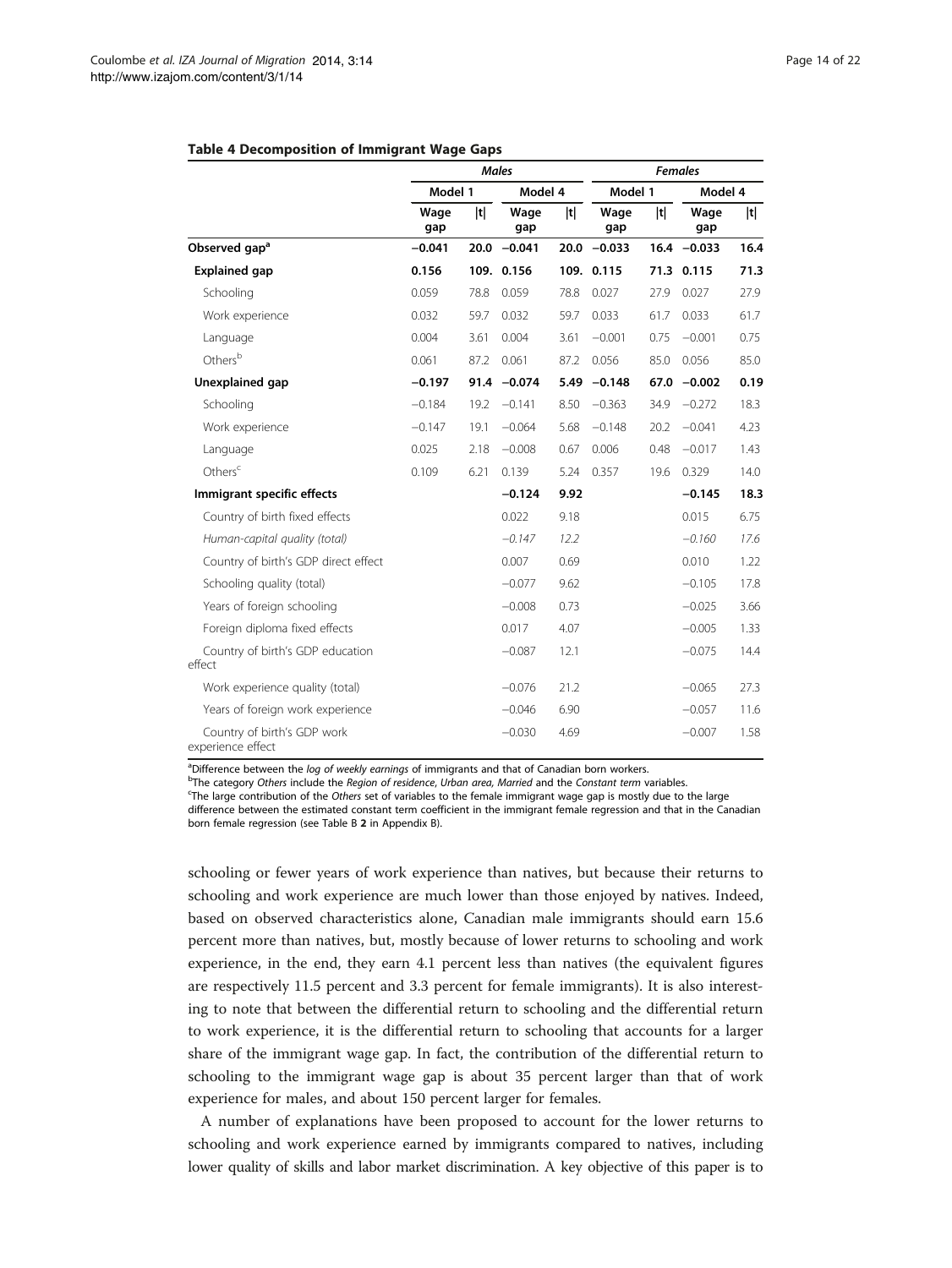put a figure on the impact of the former. According to the Model 4 estimates in Table [4](#page-13-0), lower human capital quality is by far the major reason why immigrants earn less than natives. In fact, we find that after controlling for quality, the share of the immigrant wage gap explained by the differential return to schooling drops by almost 25 percent for both males and females (from −0.184 to −0.141 for males and from −0.363 to −0.272 for females). The drop in the share of the immigrant wage gap explained by the differential return to work experience is even more dramatic: it is of about 56 percent for males (from −0.147 to −0.064) for males and of almost 72 percent for females (from −0.148 to −0.041).

Overall, we find that the lower quality of schooling and of work experience more than negates the endowment advantage that immigrants have in these areas. Indeed, based on observed years of schooling and observed years of work experience alone, male immigrants should earn 9.1 percent more than natives, but lower quality of schooling and work experience subtracts 15.3 percent from that (the equivalent figures are respectively 6.0 percent and 17.0 percent for female immigrants). Of the total human capital quality effect, 75 percent is accounted for by differences in GDP per capita for males and 50 percent for females.

It is also noteworthy that unlike other studies (see, for example, Aydemir and Skuterud, [2005](#page-20-0); Nadeau and Seckin, [2010\)](#page-21-0), we find that the role of language skills in explaining the immigrant wage gap is rather small. As a point of comparison, we find that the share of the immigrant wage gap explained by differences in human capital quality is more than 35 times that explained by language skills (both in terms of endowments and returns) for males and about nine times for females.

Finally, we observe that after controlling for human capital quality, the unexplained component of the wage gap (which is sometimes associated with labor market discrimination) is reduced by about 62 percent for male immigrants and virtually eliminated for female immigrants. This reinforces the point made in Bonikowska, Green and Riddell [\(2008\)](#page-20-0) that what is sometimes blamed on labor market discrimination may just reflect lower human capita quality $19$ .

## 6 Conclusion

This paper addresses the issue of measuring the human capital quality of immigrants. First, borrowing from the economic development literature, we propose a methodology that uses GDP per capita in an immigrant's country of birth interactive variables in a Mincerian regression framework to measure the quality of schooling and work experience acquired in that country. Next, we use this methodology to measure the contribution of differences in human capital quality to the immigrant-native wage gap in Canada.

Results reveal that GDP per capita is a good indicator of human capital quality. For one, we find that the returns to schooling and work experience significantly increase with the GDP per capita of an immigrant's country of birth, even when incorporating country of birth fixed effects and occupation and industry variables in the regression. In particular, we find that schooling and work experience acquired in a country whose GDP per capita is similar to that of Canada have rates of return that are respectively 1.6 percent and 0.8 percent per year higher than schooling and work experience acquired in a country whose GDP per capita is one-tenth that of Canada (schooling and work experience acquired in India for example).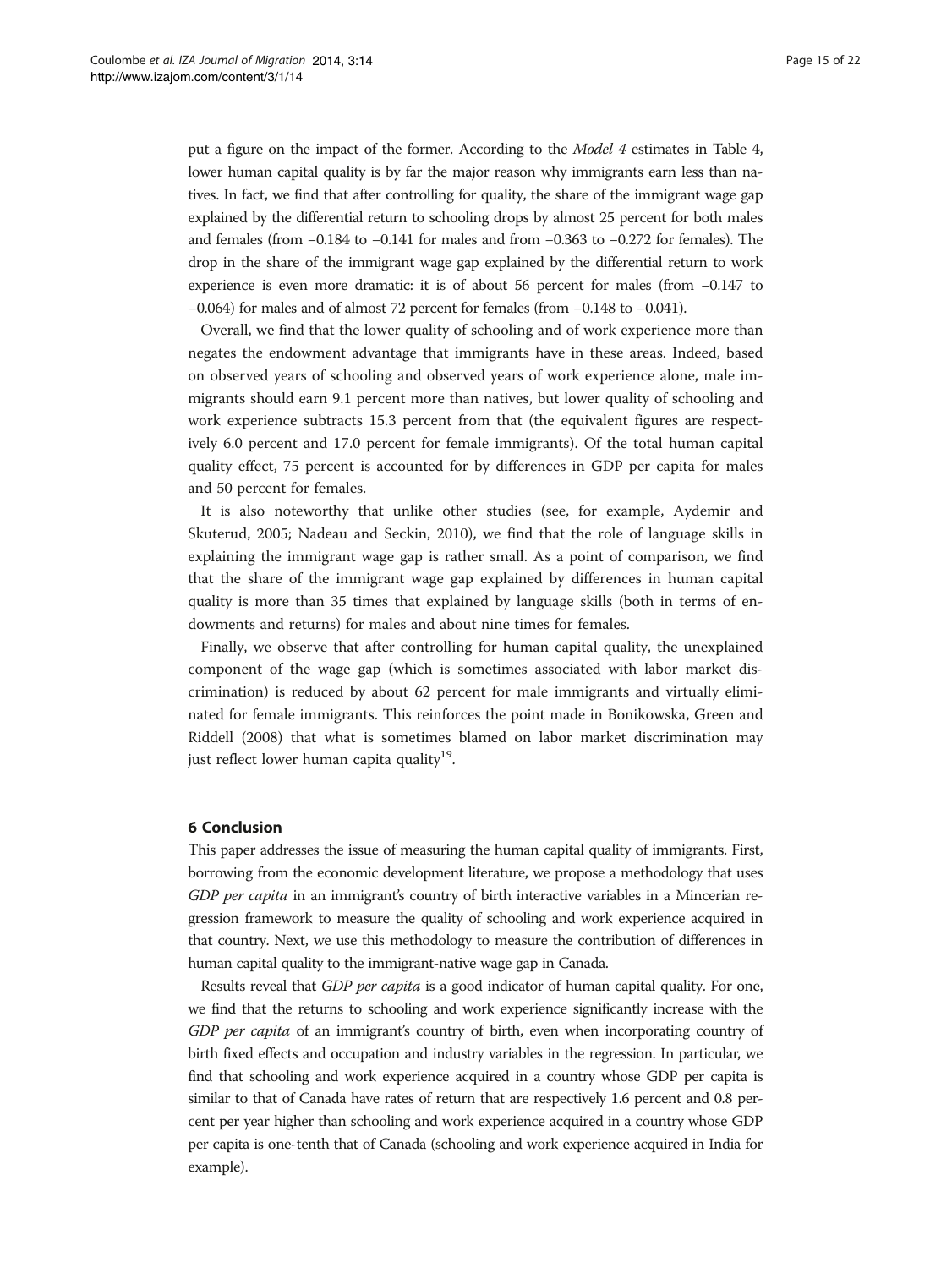With regards to measuring the contribution of human capital quality to the immigrant wage gap in Canada, we find that lower human capital quality completely negates the endowment advantage that immigrants have in the areas of schooling and work experience and is by far the major reason why they earn less than Canadian natives. In particular, we estimate that the share of the immigrant wage gap explained by differences in human capital quality is more than 35 times that explained by language skills (both in terms of endowments and returns) for males and about nine times for females. Finally, we observe that after controlling for human capital quality, the unexplained component of the wage gap (which is sometimes associated with labor market discrimination) is reduced by almost 62 percent for male immigrants and virtually eliminated for female immigrants.

This study has important implications. From an analytical point of view, it suggests that the worsening of the immigrant wage gap in Canada over the last couple of decades may not be due so much to a geographic shift in immigrant source countries (from the U.S., England and other countries in Western Europe to countries in Asia and North Africa), but rather to an economic shift in immigrant source countries from relatively rich to relatively poor countries. From a policy point of view, this study suggests that if a country wants to adopt an immigrant selection policy based on a point system such as that of Canada, then for the same number of years of schooling and of work experience, the number of points should vary depending on the assessed quality of those years of schooling and work experience. In particular, more points should be allocated if schooling (especially the highest diploma) and work experience have been acquired in Canada than if they have been acquired in another country. Another and possibly more efficient approach, would be to rely less on the number of years of schooling and of work experience in selecting immigrants, and more on cognitive and professional accreditation tests.

# Endnotes

<sup>1</sup>For example, data on GDP adjusted for purchasing power parity (PPP) are available for as many as 188 countries and 55 years in Heston, Summers and Aten ([2009](#page-21-0)).

 $2$ There are some exceptions to this, however. For example, Bratsberg and Terrell ([2002](#page-20-0)) examine the impact of birth country school quality on the returns to education of U.S. immigrants and find that differences in the attributes of educational systems account for most of the variation in rates of return to education earned by immigrants. There are also a number of studies of the labor market integration of Canadian immigrants that recognize that schooling and work experience acquired outside Canada may be of lower quality than that acquired in Canada and may yield lower returns (see, for example, Schaafsma and Sweetman, [2001](#page-21-0) and Bonikowska, Green and Riddell, [2008](#page-20-0)). However, the ways to empirically measure the impact of differences in human capital quality on the immigrant wage gap have typically been over-simplistic. Indeed, a common approach has been to assume that the returns to human capital (be it to schooling or to work experience) acquired outside Canada differ from that acquired in Canada, but is the same irrespective of the country where it has been acquired (see, for example, Frenette and Morissette, [2005](#page-21-0), Aydemir and Skuterud, [2005](#page-20-0) and Nadeau and Seckin, [2010](#page-21-0)).

<sup>3</sup>Nevertheless, Li and Sweetman ([2014\)](#page-21-0) use the index developed by Hanushek and Kimko [\(2000\)](#page-21-0) as an indicator of education quality. They study the impact of the quality of education in the source country on the rate of return to education of immigrants in Canada. They find, like we do using a different approach, that the impact is important.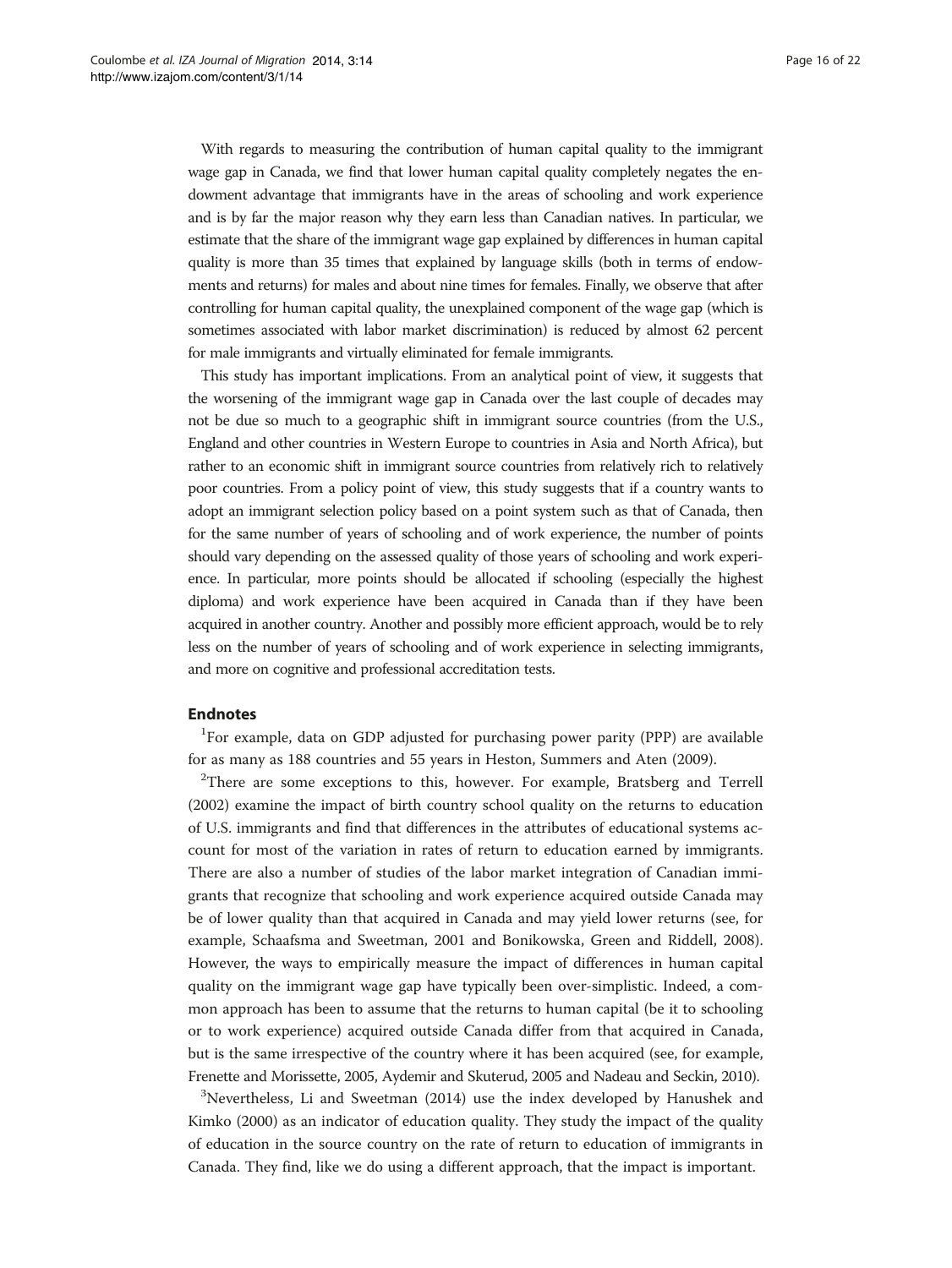<sup>4</sup>For example, Cawley, Heckman and Vytlacil ([2001](#page-21-0)) find that measured cognitive ability is almost perfectly correlated with years of schooling.

5 Another paper that uses GDP per capita as a measure of human capital quality is Akbari ([1996](#page-20-0)). Unlike his paper. however, our paper distinguishes between quality of schooling and quality of work experience.

<sup>6</sup>Another variable that could have been used as a measure of human capital quality instead of GDP per capita is labor productivity. The problem though is that data on labor productivity are not as widely available and as reliable as data on GDP per capita.

 $7$ As pointed out by referees and other commentators, the ratio of GDP per capita that we use may reflect other things than quality of human capital. The alternative explanations include differences in self-selection of immigrants, skill transferability and capital intensity. Those issues are addressed explicitly and several tests are provided in our other paper (Coulombe, Grenier and Nadeau, [2014](#page-21-0), section [5](#page-7-0)). While those other explanations cannot be excluded completely, we conclude that "the relationship between the returns to immigrant human capital and country of birth income that we observe is most consistent with a model where the quality of human capital in a country is positively related with that country's level of income".

<sup>8</sup>Since the quality variable is taken at the country level over time, the problem of macro variables in micro regressions may arise since the errors could be correlated within groups (see Moulton, [1990\)](#page-21-0). This may lead to inconsistent estimates of the standard errors. Several approaches have been proposed to address that problem (see, for example, Cameron et al. [2008](#page-21-0) and MacKinnon and Webb [2013](#page-21-0)). Here we used a cluster robust variance estimator and a cluster bootstrap to estimate the standard errors of the coefficients (in addition to a robust standard error estimator that ignores clustering). The statistical significance is almost the same whathever method is used and the economic interpretation is not changed. The results reported in the tables are those of the cluster bootstrap.

<sup>9</sup>Excluding workers who have not obtained their highest certificate, degree or diploma in either Canada or their country of birth reduce the sample sizes by about one percent for Canadian born individuals and five percent for immigrants.

<sup>10</sup>Since the model is non-linear with respect to work experience, those marginal returns are calculated from the coefficients of Model 2 at 10 years of work experience.

 $11$ Note that *Relative GDP per capita* is not perfectly collinear with country of birth fixed effects in our regression since Relative GDP per capita is measured at the time of immigration, which means that it not only varies across countries of birth but also across immigrants.

 $12$ Indeed, one could argue that the relationship we observe between GDP per capita and the returns to schooling and work experience is just an artefact of having omitted variables in our regression such as occupation and industry—the argument being that immigrants may be overrepresented in low earning occupation and low earning sectors and that the likelihood of immigrants ending up in these occupations and sectors may be somehow related to the GDP per capita in their country of birth. Our data do not allow to compare the occupation prior and after immigration, but there is some evidence that many immigrants after they arrive must work in an occupation that has a lower status than the one that they previously had or intend to have; some may remain without work while waiting for a job in the desired occupation (see, for example, Chiswick, Lee and Miller, [2005;](#page-21-0) and Grenier and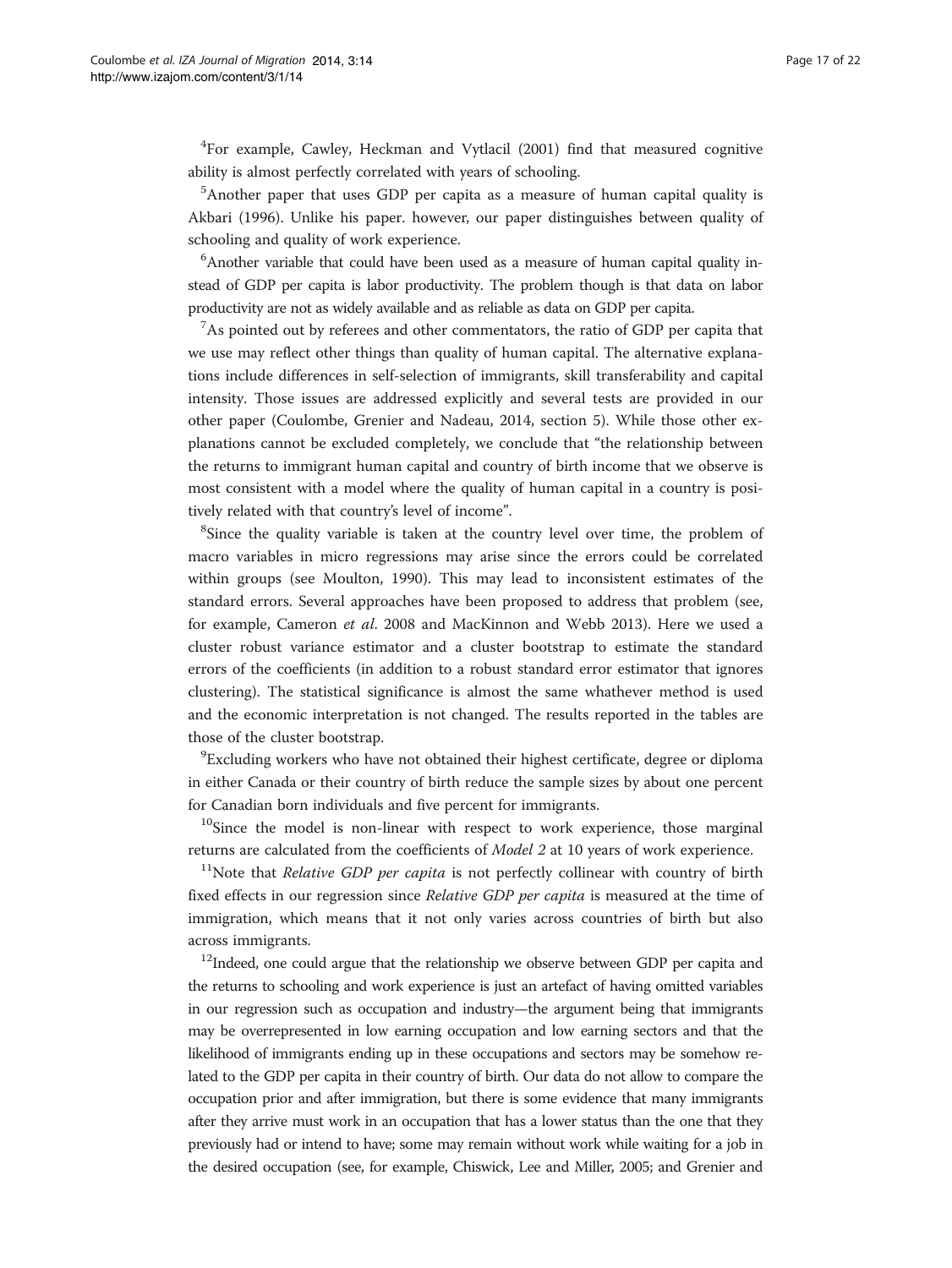<span id="page-17-0"></span>Xue, [2011](#page-21-0)). However, there is no evidence that the problem is greater for immigrants from poor countries than for immigrants from rich countries (see Lagakos et al. [2014](#page-21-0) for the case of the U.S.). Nevetheless, it is interesting to note that the variables related to GDP per capita are still significant in the expanded specification (even more so than before for a number of them).

 $13$ This figure is calculated as the difference between the derivative of equation ([7](#page-6-0)) with respect to  $s_f$  evaluated at the coefficients of *Model 4,*  $f_{div}=1$  and  $q=0$  and that evaluated at the coefficients of *Model 4, f*  $_{dip} = 1$  and  $q = ln(0.1)$ .

 $14$ This figure is calculated as the difference between the value of an additional year of work experience when  $q = 0$  and that when  $q = ln(0.1)$ . The value of an additional year of experience is calculated as the difference between Equation [\(7](#page-6-0)) evaluated at the coefficients of Model 4 and the mean value of work experience of the natives and that of Equation [\(7](#page-6-0)) evaluated at the coefficients of *Model 4* and the mean value of work experience of the natives plus one, holding all other variables constant. Note that for this calculation X is set equal to  $x_f$ . <sup>15</sup>Differences in literacy and educational quality may be relevant, as shown by Ferrer, Green and Riddell ([2006](#page-21-0)).

<sup>16</sup>This figure is calculated as the derivative of equation ([7\)](#page-6-0) with respect to  $s_{\text{lf}}$ evaluated at the coefficients of *Model 4*,  $f_{dip}$ =1 and  $q = 0$ . Note that for this calculation S is set equal to  $s_f$ .

 $17$ This figure is calculated as the difference between the value of an additional year of work experience when  $x=0$  and that when  $q=0$ . The calculation of the value of an additional year of experience is explained in footnote 7.

<sup>18</sup>As shown in Oaxaca and Ransom [\(1999](#page-21-0)), the detailed decomposition of the unexplained component in [\(8](#page-6-0)) is not invariant to the choice of reference groups when dichotomous variables are used in the regression equations. To solve this problem, we follow Gardeazabal and Ugidos ([2004\)](#page-21-0) and Yun [\(2005](#page-21-0)) and restrict the sum of the estimated coefficients of each set of dichotomous variables to zero in performing the decomposition ([8](#page-6-0)).

<sup>19</sup>Besides the unexplained component of the wage gap, the effects of discrimination could be picked up by the Country of birth fixed effects. However, the contribution of this variable to the immigrant wage gap is positive (see Table [4\)](#page-13-0), which is inconsistent with discrimination. The fact that this variable is positive also raises doubt about the extent of the lack of recognition of foreign credentials as an explanation for the immigrant wage gap (we would expect this variable to be negative if the lack of recognition of foreign credentials was systematic and significant in explaining the immigrant wage gap).

#### Appendix A. data description

# Dependent variable

Our dependent variable is the natural logarithm of weekly earning. Weekly earning is calculated as wages and salaries reported for 2005 divided by the number of weeks worked in 2005.

Some restrictions were applied to eliminate very small and very large values of earnings. Observations with annual wages less than \$1000 and less than \$2 per hour in the reference week were removed. The sample was also restricted to individuals who had obtained their (post-secondary) highest certificate, diploma or degree in their country of birth or in Canada according to the Location of study variable in the 2006 census. In the census, the variable location of study is reported only for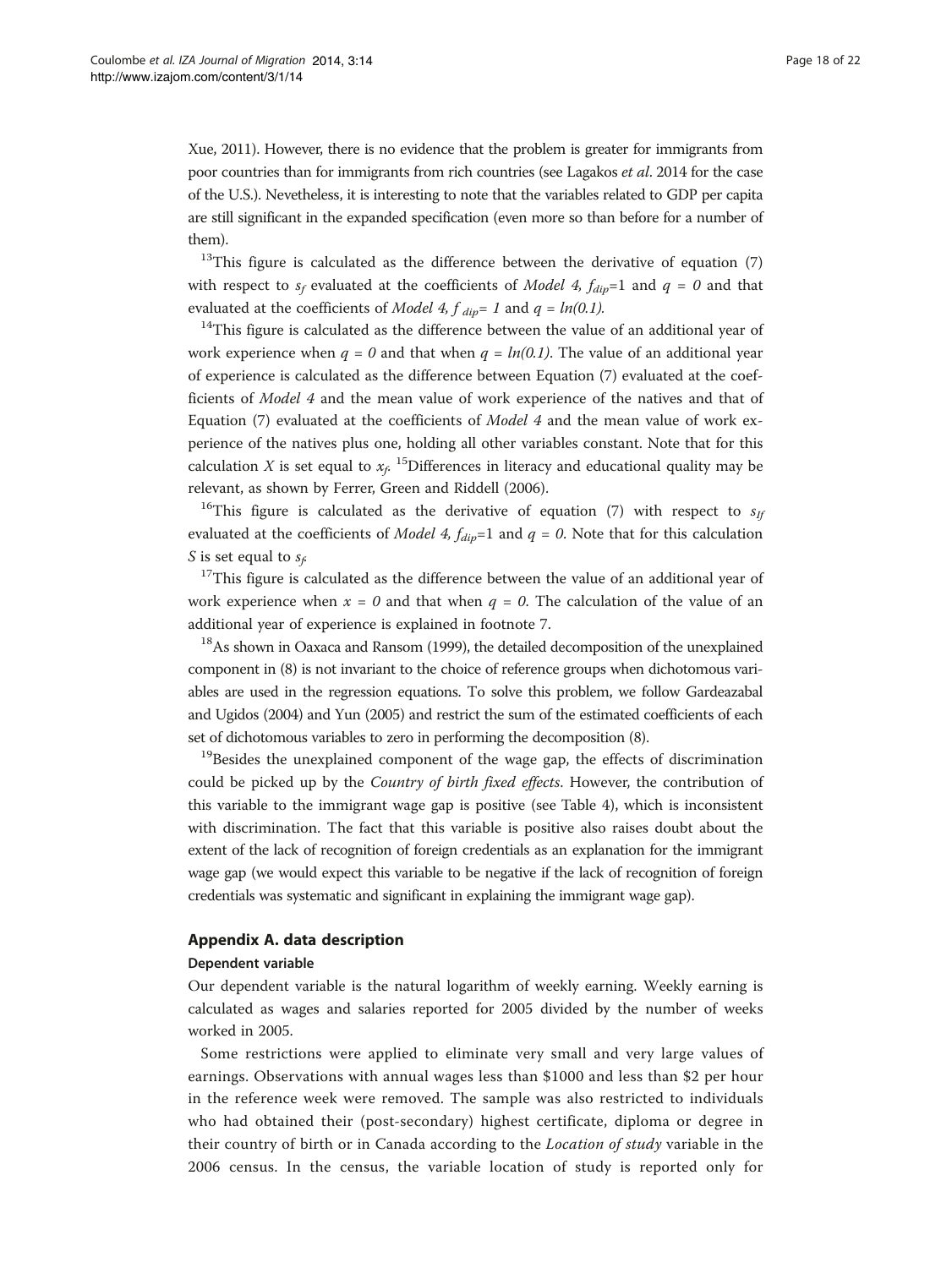| Highest certificate, degree or diploma obtained                                                                         | <b>Estimated years of schooling</b> |
|-------------------------------------------------------------------------------------------------------------------------|-------------------------------------|
| No certificate                                                                                                          | 8                                   |
| High school certificate                                                                                                 | 12                                  |
| Trade, apprenticeship, college or CEGEP certificates or diploma<br>from a program of three months to less than one year | 13                                  |
| Trade, apprenticeship, college or CEGEP certificates or diploma<br>from a program of one year to two years              | 14                                  |
| University certificate or diploma below bachelor level                                                                  | 15                                  |
| University bachelor level                                                                                               | 16                                  |
| University certificate or diploma above bachelor level                                                                  | 17                                  |
| Masters                                                                                                                 | 18                                  |
| Doctorate (including medicine, dentistry and similar programs)                                                          | 22                                  |

Table A1 Construction of number of years of schooling variable

individuals who have completed a postsecondary certificate, diploma or degree. For individuals without post-secondary certificate, diploma or degree, we assumed that they had acquired their education in their country of birth except if they had immigrated to Canada before they turned 18, in which case we assumed they had completed their education in Canada.

# Independent variables

We allow earnings to vary across Canadian regions with fixed effects. We control for six regions: the Atlantic Provinces, Quebec, Ontario (the reference category), the Prairies, Alberta and British Columbia.

The 2006 census does not provide a value for Years of schooling. To compute this value we use the information provided on the highest certificate, degree or diploma obtained in the way described in Table A1.

Potential experience is defined as Age minus Years of schooling minus 6. Foreign experience is measured as potential experience minus Years since migration, where Years since migration is calculated as 2005 minus the year the individual's year of immigration (that is, the year landed immigrant status was first granted). Domestic experience is defined as potential experience minus foreign experience.

For language skill, we use the variable Knowledge of the official languages (as evaluated by the respondents). The categories are (1) English only (the reference), (2) French only, (3) Both English and French, and (4) None of English and French.

Relative GDP is measured as the ratio of a ten-year moving average of an immigrant's country of birth real GDP per capita and that of Canada. The moving average is taken to eliminate the variability due to business cycles. Data on real GDP per capita come from Heston, Summers and Aten (2009) and is available for 188 countries (including Canada) and up to 55 years for some countries. Immigrants whose country of birth is not one of these countries are excluded from the regressions. In instances where data on real GDP per capita are not going far enough back in time, Relative GDP is set equal to that of the earliest year available.

In some regressions, we used countries of birth as separate fixed effects. In those instances, we classified the countries as in Grenier and Nadeau (Grenier and Nadeau [2011](#page-21-0)) where 48 countries or groups of countries are selected according to their importance as sources of immigration.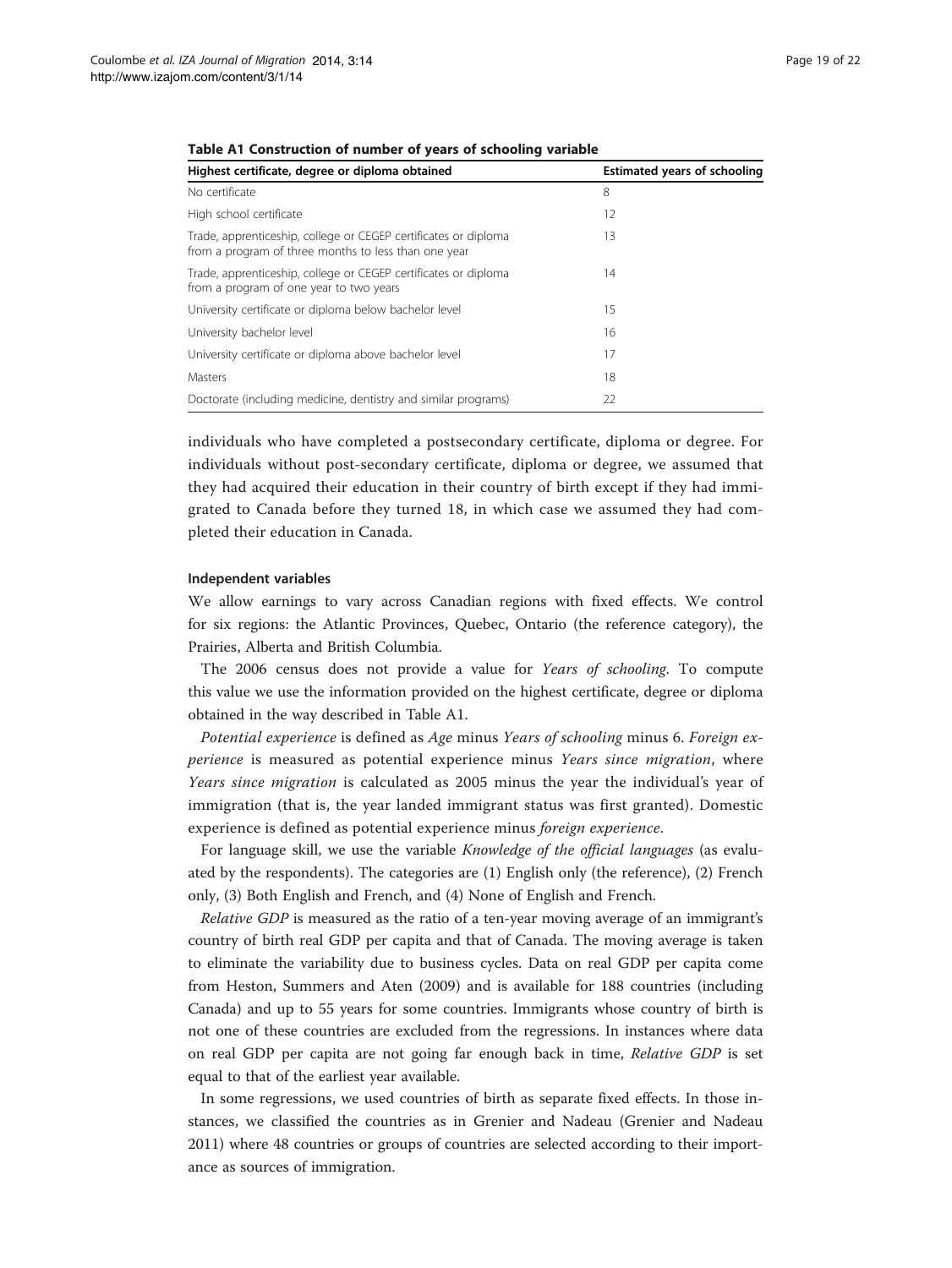# <span id="page-19-0"></span>Appendix B

The estimated returns to years of schooling and work experience from the Canadian born earnings equation [\(6](#page-5-0)) and the immigrant earnings equation ([7\)](#page-6-0) were reported in Tables [2](#page-9-0) and [3.](#page-10-0) The estimated coefficients for the other controls are reported in Table B1.

Table B1 Regression coefficients—control variables

| Variables                                                          | <b>Native</b><br><b>Males</b><br>Model 1 |       | <b>Immigrant Males</b> |        |              | <b>Native</b><br><b>Females</b> |          | <b>Immigrant Females</b> |               |       |              |       |
|--------------------------------------------------------------------|------------------------------------------|-------|------------------------|--------|--------------|---------------------------------|----------|--------------------------|---------------|-------|--------------|-------|
|                                                                    |                                          |       | Model 1                |        | Model 4      |                                 | Model 1  |                          | Model 1       |       | Model 4      |       |
|                                                                    | Coeff.                                   | t     | Coeff.                 | t      | Coeff.       | t                               | Coeff.   | t                        | Coeff.        | t     | Coeff.       | t     |
| Constant term                                                      | 5.100                                    | 1007. | 5.478                  | 404.1  | 5.343        | 228.2                           | 4.617    | 828.9                    | 5.144         | 348.5 | 5.001        | 237.5 |
| Atlantic                                                           | $-0.253$                                 | 87.9  | $-0.142$ 9.4           |        | $-0.223$     | 14.7                            | $-0.242$ | 87.9                     | $-0.180$ 12.0 |       | $-0.231$     | 15.8  |
| Quebec                                                             | $-0.145$ 47.1                            |       | $-0.273$ 35.2          |        | $-0.227$     | 30.0                            | $-0.154$ | 52.3                     | $-0.252$ 34.5 |       | $-0.21$      | 27.3  |
| Prairies                                                           | $-0.164$                                 | 56.9  | $-0.201$ 24.1          |        | $-0.199$     | 26.9                            | $-0.135$ | 47.3                     | $-0.162$ 19.3 |       | $-0.161$     | 18.5  |
| Alberta                                                            | 0.077                                    | 27.9  | 0.037                  | 6.2    | 0.021        | 3.1                             | $-0.012$ | 4.3                      | $-0.078$ 9.5  |       | $-0.059$     | 9.9   |
| B.C.                                                               | $-0.042$                                 | 16.1  | $-0.077$               | 15.7   | $-0.098$     | 17.8                            | $-0.054$ | 20.6                     | $-0.072$ 15.5 |       | $-0.080$     | 14.2  |
| Urban                                                              | 0.029                                    | 15.6  | $-0.134$               | - 17.0 | 0.002        | 0.2                             | 0.071    | 37.0                     | $-0.053$ 6.4  |       | 0.040        | 4.8   |
| Married                                                            | 0.214                                    |       | 127.4 0.121            | 28.5   | 0.174        | 38.3                            | 0.036    | 23.3                     | $-0.021$ 5.9  |       | 0.018        | 5.1   |
| Knowledge of official languages (Reference category: English only) |                                          |       |                        |        |              |                                 |          |                          |               |       |              |       |
| French only                                                        | $-0.087$ 24.7                            |       | $-0.089$ 7.4           |        | $-0.105$ 8.7 |                                 | $-0.073$ | 21.7                     | $-0.038$ 3.2  |       | $-0.041$     | 3.3   |
| English & French 0.019                                             |                                          | 7.2   | 0.126                  | 18.3   | 0.03         | 4.8                             | 0.064    | 26.6                     | 0.166         | 26.2  | 0.083        | 12.3  |
| None                                                               | $-0.196$ 4.2                             |       | $-0.357$ 27.7          |        | $-0.149$ 7.1 |                                 | $-0.129$ | 2.6                      | $-0.242$ 21.7 |       | $-0.094$ 7.3 |       |
| Countries of birth (Reference category: United States)             |                                          |       |                        |        |              |                                 |          |                          |               |       |              |       |
| Central America                                                    |                                          |       |                        |        | $-0.091$ 4.1 |                                 |          |                          |               |       | $-0.103$ 5.7 |       |
| Haiti                                                              |                                          |       |                        |        | $-0.084$ 3.4 |                                 |          |                          |               |       | $-0.029$ 1.4 |       |
| Jamaica                                                            |                                          |       |                        |        | $-0.065$     | - 3.4                           |          |                          |               |       | $-0.005$ 0.3 |       |
| Trinidad                                                           |                                          |       |                        |        | $-0.095$ 4.9 |                                 |          |                          |               |       | $-0.004$ 0.3 |       |
| Other Caribbean                                                    |                                          |       |                        |        | $-0.125$ 6.2 |                                 |          |                          |               |       | $-0.048$ 2.9 |       |
| Guyana                                                             |                                          |       |                        |        | $-0.017$ 0.7 |                                 |          |                          |               |       | 0.029        | 1.5   |
| Other S. America                                                   |                                          |       |                        |        | $-0.045$ 2.4 |                                 |          |                          |               |       | $-0.064$ 3.9 |       |
| France                                                             |                                          |       |                        |        | 0.051        | 2.7                             |          |                          |               |       | 0.027        | 1.6   |
| Germany                                                            |                                          |       |                        |        | 0.013        | 0.7                             |          |                          |               |       | $-0.013$ 0.8 |       |
| Other W. Europe                                                    |                                          |       |                        |        | 0.029        | 1.6                             |          |                          |               |       | $-0.034$ 2.4 |       |
| Romania                                                            |                                          |       |                        |        | 0.085        | 2.8                             |          |                          |               |       | 0.069        | 3.0   |
| Poland                                                             |                                          |       |                        |        | 0.001        | 0.1                             |          |                          |               |       | $-0.050$     | -3.1  |
| Ukraine                                                            |                                          |       |                        |        | $-0.092$ 2.9 |                                 |          |                          |               |       | $-0.105$ 4.0 |       |
| Russia                                                             |                                          |       |                        |        | $-0.072$ 2.4 |                                 |          |                          |               |       | $-0.096$ 4.1 |       |
| Hungary                                                            |                                          |       |                        |        | $-0.025$ 0.7 |                                 |          |                          |               |       | $-0.046$ 1.6 |       |
| Other E. Europe                                                    |                                          |       |                        |        | $-0.058$ 1.7 |                                 |          |                          |               |       | $-0.032$ 1.6 |       |
| U.K.                                                               |                                          |       |                        |        | 0.091        | 5.1                             |          |                          |               |       | 0.041        | 3.9   |
| Other N. Europe                                                    |                                          |       |                        |        | 0.087        | 3.3                             |          |                          |               |       | 0.053        | 3.0   |
| Greece                                                             |                                          |       |                        |        | $-0.144$     | 5.0                             |          |                          |               |       | $-0.070$     | 3.8   |
| Italy                                                              |                                          |       |                        |        | 0.045        | 2.6                             |          |                          |               |       | $-0.004$     | 0.3   |
| Portugal                                                           |                                          |       |                        |        | 0.076        | 4.3                             |          |                          |               |       | 0.011        | 0.8   |
| Other S. Europe                                                    |                                          |       |                        |        | 0.059        | 2.8                             |          |                          |               |       | 0.023        | 1.4   |
| West Africa                                                        |                                          |       |                        |        | 0.030        | 1.1                             |          |                          |               |       | 0.033        | 1.1   |
| East Africa                                                        |                                          |       |                        |        | 0.015        | 0.6                             |          |                          |               |       | 0.039        | 1.7   |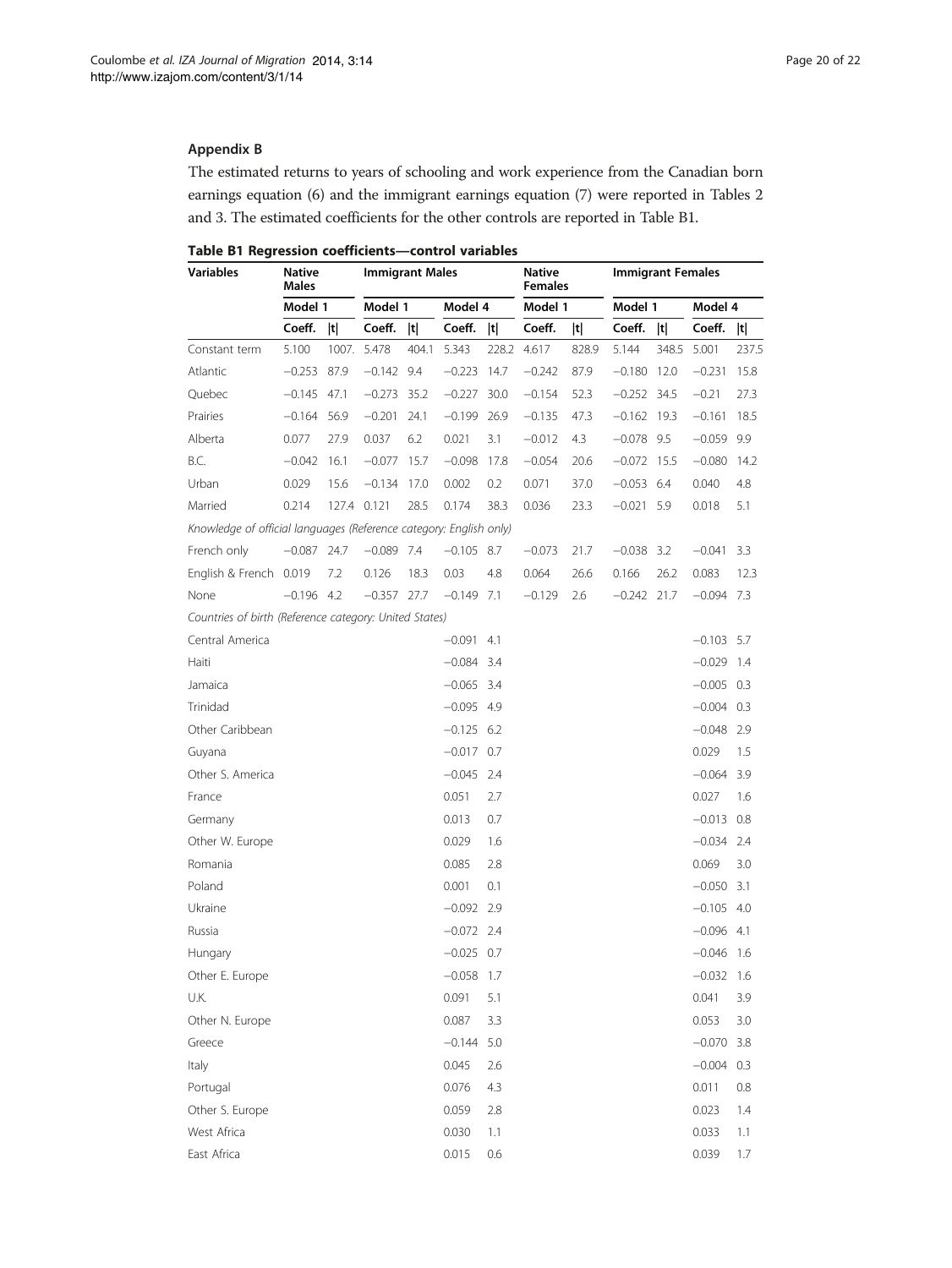| 0.6<br>2.5<br>1.4                                                                                                                |
|----------------------------------------------------------------------------------------------------------------------------------|
|                                                                                                                                  |
|                                                                                                                                  |
|                                                                                                                                  |
| 0.0                                                                                                                              |
| 6.3                                                                                                                              |
| 2.9                                                                                                                              |
| $-0.145$ 4.4                                                                                                                     |
| 2.9                                                                                                                              |
| 2.3                                                                                                                              |
| $-0.007$ 0.3                                                                                                                     |
| 2.3                                                                                                                              |
| $\overline{2}$                                                                                                                   |
| $-0.059$ 2.0                                                                                                                     |
| 1.2                                                                                                                              |
| 1.9                                                                                                                              |
| 1.7                                                                                                                              |
| 0.8                                                                                                                              |
| 3.0                                                                                                                              |
| 1.0                                                                                                                              |
| 5.0                                                                                                                              |
| 2.8                                                                                                                              |
| 7.8                                                                                                                              |
| 0.5                                                                                                                              |
| $-0.001$<br>$-0.068$<br>$-0.065$<br>$-0.086$<br>$-0.038$<br>$-0.058$<br>$-0.030$<br>$-0.020$<br>$-0.099$<br>$-0.071$<br>$-0.271$ |

<span id="page-20-0"></span>

|  |  | Table B1 Regression coefficients-control variables (Continued) |  |
|--|--|----------------------------------------------------------------|--|
|--|--|----------------------------------------------------------------|--|

#### Competing interest

The IZA Journal of Migration is committed to the IZA Guiding Principles of Research Integrity. The authors declare that they have observed these principles.

#### Acknowledgement

We benefited from comments on earlier versions of the paper by Ted McDonald and participants at seminars given at the 46<sup>th</sup> Conference of the Canadian Economic Association in Calgary, the 50<sup>th</sup> Conference of the Société canadienne de science économique in Mont-Tremblant, Quebec and at Saint Mary's University, Halifax. We would also like to thank three anonymous referees for their comments.

Responsible editor: Denis Fougere

Received: 1 April 2014 Accepted: 26 June 2014 Published: 31 Jul 2014

#### References

Abramovitz M (1956) Resource and output trends in the united states since 1870. Am Econ Rev 46(2):5–23 Akbari A (1996) Provincial income disparities in Canada: Does the quality of education matter. Can J Econ 29:S337–S339 Arrow KJ (1962) The economic implications of learning by doing. Rev Econ Stud 29(1):155–173

Aydemir A, Skuterud M (2005) Explaining the deteriorating entry earnings of Canada's immigrant cohorts, 1966–2000. Can J Econ 38(2):641–671

Blinder AS (1973) Wage discrimination: reduced form and structural estimates. J Hum Resour 8(4):436–455

Bloom DE, Grenier G, Gunderson M (1995) The changing labour market position of Canadian immigrants. Can J Econ 28(4b):987–1005

Bloom N, Van Reenen J (2007) Measuring and explaining management practices across firms and countries. Q J Econ 122(4):1351–1408

Bloom N, Van Reenen J (2010) Human resource management and productivity. In: Ashenfelter O, Card D (ed) Handbook of labor economics. Elsevier, Amsterdam, pp 1697-1768

Bonikowska A, Green D, Craig Riddell W (2008) Literacy and the Labour Market: Cognitive Skills and Immigrant Earnings. Catalogue no. 89–552-M, Research Report No. 20. Statistics Canada, Ottawa

Borjas GJ (1987) Self-selection and the earnings of immigrants. Am Econ Rev 77(4):531–553

Bratsberg B, Terrell D (2002) School quality and returns to education of U.S. Immigrants. Econ Inq 40(2):177–198